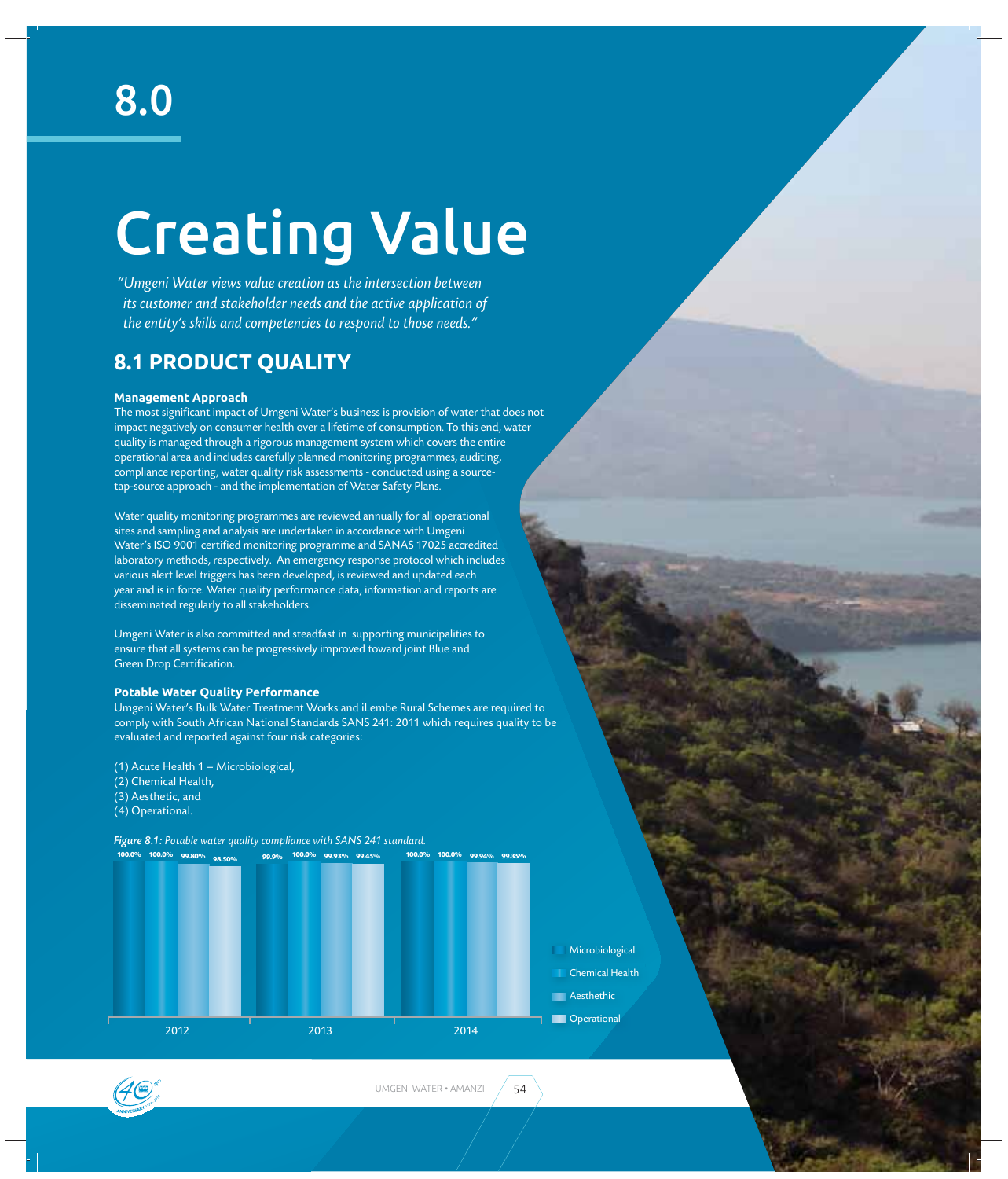*Wiggins Water Treatment Works - increasing supply to Durban - 1980*

> *Increasing access*

> > *Inanda Wiggins Tunnel - 1991*



UMGENI

*Inanda Dam view from Maphephethwa*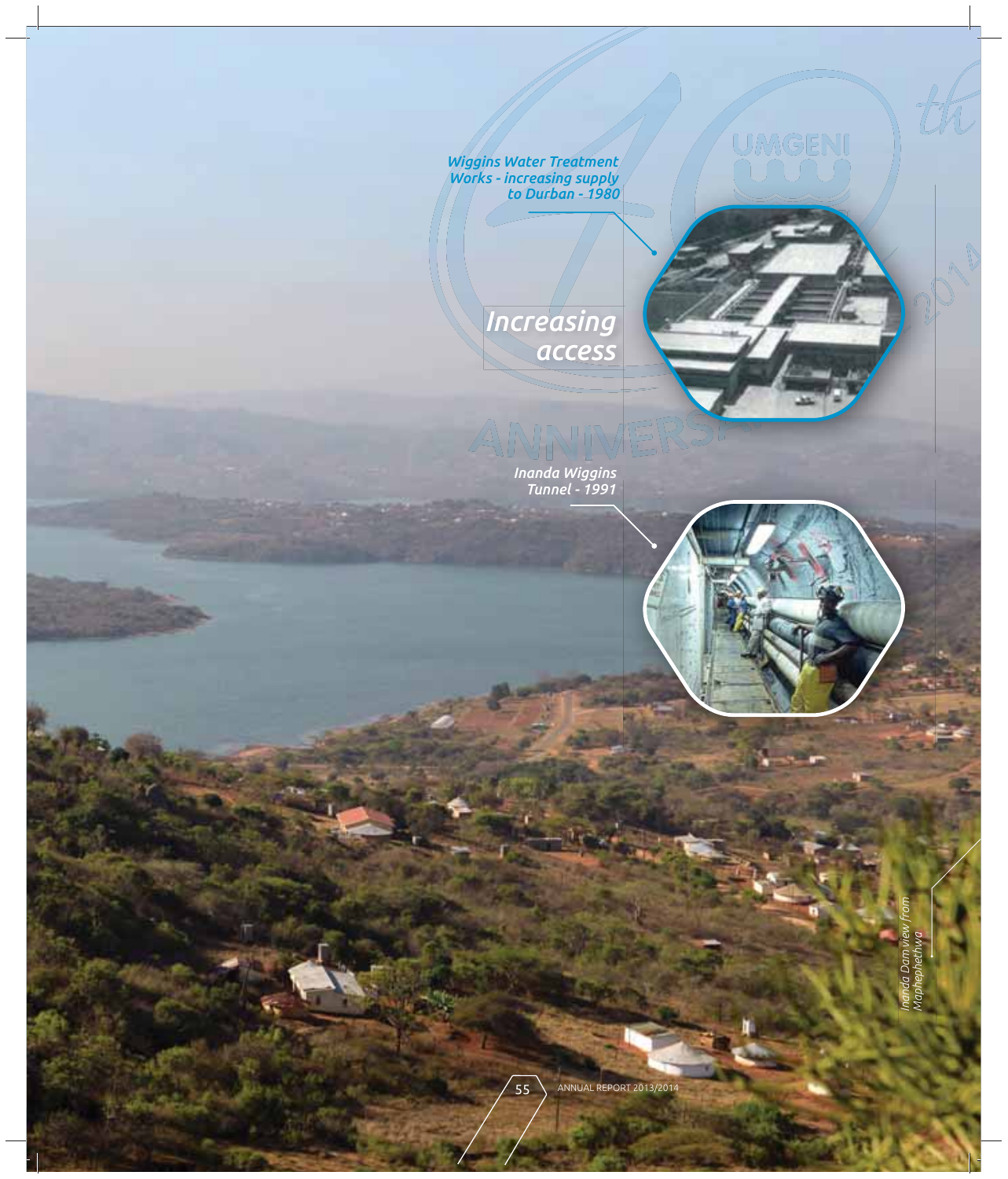Overall, for the reporting period, Umgeni Water provided excellent drinking water quality to customers. The detailed potable water quality compliance per water treatment works is shown in Table 8.1.

| <b>Water Treatment</b><br><b>Works</b> | <b>Treated Volume</b><br>Ml/d | <b>Volume %</b> | <b>Acute Health 1 -</b><br><b>Microbiological</b> | <b>Chemical</b><br><b>Health</b> | <b>Operational</b> | <b>Aesthetic</b> |
|----------------------------------------|-------------------------------|-----------------|---------------------------------------------------|----------------------------------|--------------------|------------------|
| Durban Heights                         | 562                           | 43%             | 100%                                              | 100%                             | 99.98%             | 100%             |
| Wiggins                                | 270                           | 20%             | 100%                                              | 100%                             | 100%               | 100%             |
| Midmar                                 | 267                           | 20%             | 100%                                              | 100%                             | 99.91%             | 99.94%           |
| DV Harris                              | 88                            | 7%              | 100%                                              | 100%                             | 99.87%             | 100%             |
| Hazelmere                              | 52                            | 4%              | 100%                                              | 100%                             | 98.58%             | 100%             |
| Amanzimtoti                            | 21                            | 2%              | 100%                                              | 100%                             | 99.53%             | 100%             |
| Mvoti                                  | 19                            | $1\%$           | 99.05%                                            | 100%                             | 95.86%             | 99.84%           |
| Mzinto                                 | 13                            | $1\%$           | 100%                                              | 100%                             | 98.28%             | 98.22%           |
| Mtwalume                               | 10                            | $1\%$           | 100%                                              | 100%                             | 99.32%             | 100%             |
| Maphumulo                              | 6                             | 0.5%            | 100%                                              | 100%                             | 99.73%             | 100%             |
| Maphephethwa                           | 2.9                           | 0.2%            | 100%                                              | 100%                             | 92.96%             | 100%             |
| Ixopo                                  | 2.4                           | 0.2%            | 100%                                              | 100%                             | 100%               | 99.72%           |
| Ngcebo                                 | 0.6                           | 0.05%           | 100%                                              | 100%                             | 98.03%             | 99.42%           |
| Mhlabatshane                           | 0.5                           | 0.04%           | 100%                                              | 100%                             | 94.92%             | 100%             |
| iLembe small schemes<br>and boreholes  | 6 <sup>1</sup>                | 0.5%            | 97.98%                                            | 99.25%                           | 83.85%             | 94.61%           |

*Table 8.1: 2013/2014 Potable Water Quality Compliance (%) with SANS 241:2011 per Water Treatment Works (WTW)*

 $1$  estimate

Key to classification of the performance of drinking water supply systems according to SANS 241: 2011

|                        |                  | Population up to 100 000<br><b>Proportion of samples compliant</b> |                     | <b>Population &gt; 100 000</b><br><b>Proportion of samples compliant</b> |             |                     |  |
|------------------------|------------------|--------------------------------------------------------------------|---------------------|--------------------------------------------------------------------------|-------------|---------------------|--|
|                        | <b>Excellent</b> | Good                                                               | <b>Unacceptable</b> | <b>Excellent</b>                                                         | Good        | <b>Unacceptable</b> |  |
| Microbiological Health | $\geq 97\%$      | $\geq 95\%$                                                        | < 95%               | $>99\%$                                                                  | $\geq 97\%$ | $< 97\%$            |  |
| Chemical Health        | $\geq 95\%$      | >93%                                                               | $\geq$ 93%          | $\geq 97\%$                                                              | $\geq 95\%$ | < 95%               |  |
| Operational            | $\geq$ 93%       | $\geq 90\%$                                                        | < 90%               | $\geq 95\%$                                                              | $\geq$ 93%  | < 93%               |  |
| Aesthetic              | $\geq 93\%$      | $\geq 90\%$                                                        | < 90%               | $\geq 95\%$                                                              | $\geq$ 93%  | < 93%               |  |

#### **Bulk Water Treatment Works**

All fourteen (14) water treatment works complied with the SANS:241 standard. Notably, excellent performance was recorded for all water treatment works against the SANS 241:2011 Acute Health 1 - Microbiological category.

#### **The iLembe small schemes and boreholes**

Umgeni Water operates fourteen (14) small water treatment works and ten (10) borehole schemes.

Overall these schemes were compliant with three of four categories: Acute Health 1 Micro 97.98%, Chemical Health 99.25%, and Aesthetic 94.61%.

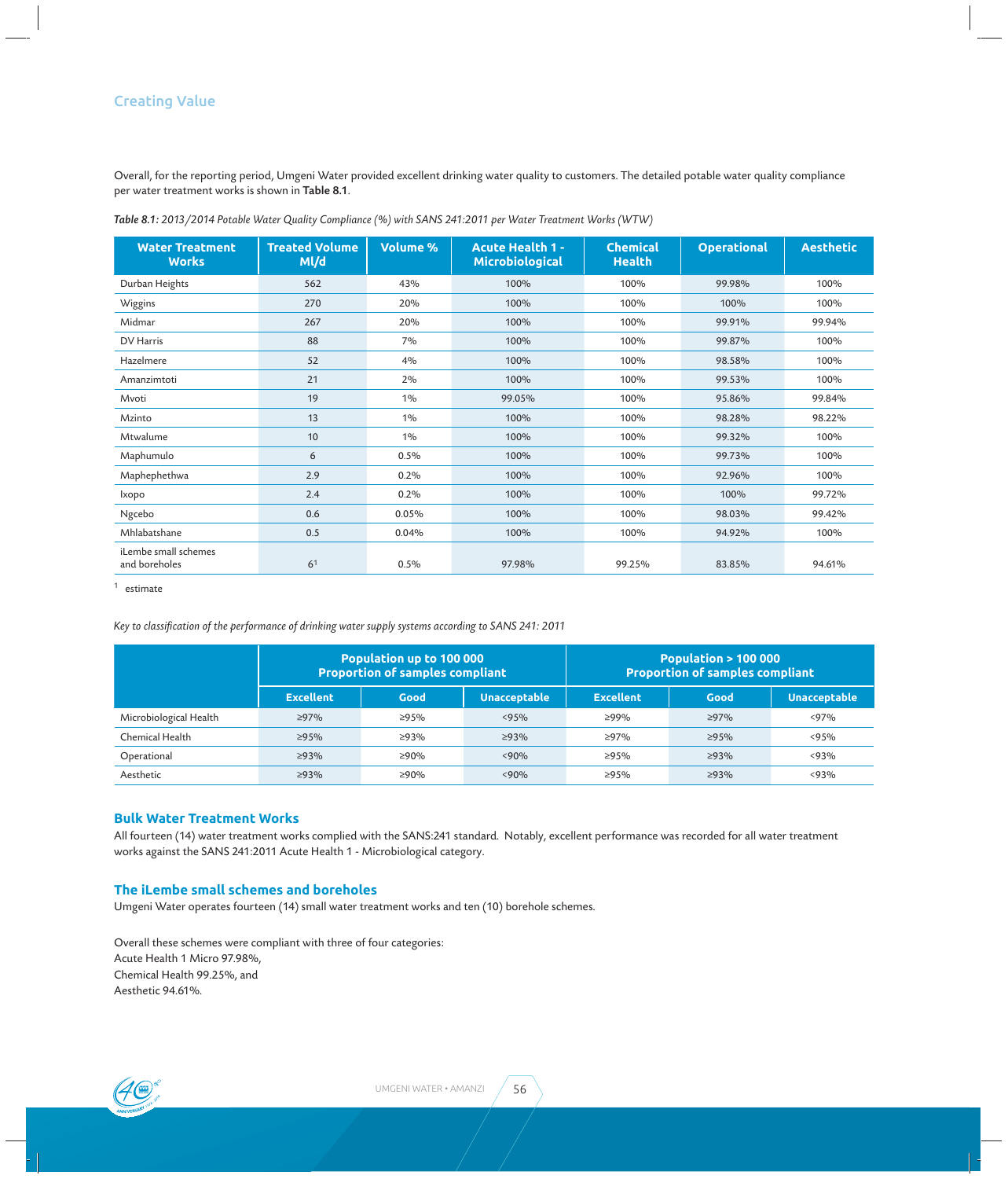#### **Variance:**

Non-compliant with Operational category: 83.85%.

#### **Reason and Action Plan**

Non-compliances were due to: poor performance of process units, overdosing of coagulant, failure of disinfection units, poor raw water quality following heavy rain events and inadequate process monitoring as the WTWs are unmanned during the night.

The Lower Thukela BWSS is being implemented and will replace some of the small unsustainable schemes, whilst other schemes will be upgraded. In the interim, necessary optimisation continues to be undertaken where failures occur.



*Figure 8.2: iLembe Small Schemes and Boreholes Compliance (%) with SANS 241*

#### **Blue Drop Certification and Drinking Water Quality Management Excellence**

Umgeni Water received nine (9) Blue Drop certifications for drinking water quality management excellence, together with the relevant Water Services Authorities in 2012. Assessments are conducted every two years. In January 2014, the Department of Water and Sanitation (DWS) conducted a detailed blue drop assessment for all Umgeni Water systems, twenty-nine (29) in total, together with the relevant Water Services Authorities. The results of the assessments will be released in 2014/2015.

**Figure 8.3:** Blue Drop Certifications

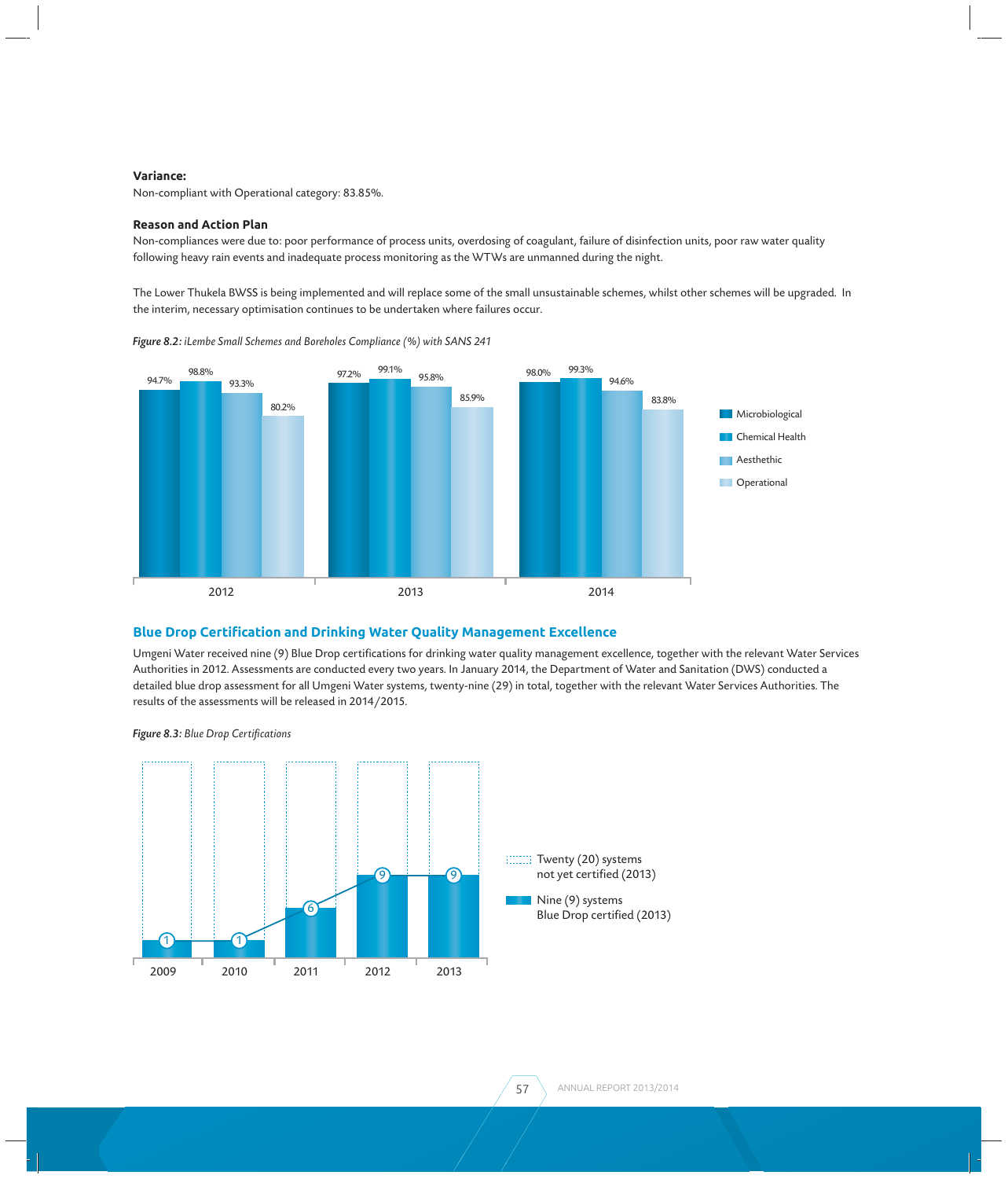#### **The prior year nine Blue Drop certifications comprise:**

- 1. eThekwini Main (Midmar, DV Harris, Durban Heights, Wiggins, Maphephethwa, Amanzimtoti and Hazelmere WTW) with eThekwini Metropolitan Municipality
- 2. Msunduzi (Midmar and DV Harris WTW) with Msunduzi Local Municipality
- 3. Ixopo (Ixopo WTW) with Harry Gwala District Municipality
- 4. Mathulini, Mthwalume and Qoloqolo (Mthwalume WTW) with Ugu District Municipality
- 5. Mzinto and Pennington to Scottburgh (Mzinto WTW) with Ugu District Municipality
- 6. Howick, Camperdown and Mshwathi (Midmar and DV Harris WTW) with uMgungundlovu District Municipality
- 7. Dolphin Coast (Hazelmere WTW) with iLembe District Municipality and Sembcorp SIZA Water
- 8. Groutville (Hazelmere WTW) with iLembe District Municipality
- 9. Ndwedwe (Hazelmere WTW) with iLembe District Municipality

#### **Wastewater Quality Performance**

The performance of the wastewater treatment works is assessed against the relevant licence or General Authorisation Limits prescribed by the Department of Water and Sanitation (DWS).

#### *Table 8.2: Wastewater compliance (%) per treatment works*

| <b>WWTW</b>                                            | Volume (Ml/d) | <b>Volume %</b>          | 2011   | 2012                     | 2013                     | 2014 |
|--------------------------------------------------------|---------------|--------------------------|--------|--------------------------|--------------------------|------|
| Darvill                                                | 69            | 91%                      | 80.5%  | 86.0%                    | 87.0%                    | 78%  |
| Howick                                                 | 5.9           | 8%                       | 83.1%  | 92.0%                    | 82.7%                    | 87%  |
| <b>Ixopo</b>                                           | 0.44          | 0.6%                     | 95.4%  | 83.2%                    | 88.1%                    | 95%  |
| Lynnfield Park                                         | 0.16          | 0.2%                     | $\sim$ | $\overline{\phantom{a}}$ | $\overline{\phantom{0}}$ | 66%  |
| Albert Falls North                                     | 0.01          | $\overline{\phantom{0}}$ | 77.1%  | 69.7%                    | 72.2%                    | 89%  |
| Albert Falls South<br>0.01<br>$\overline{\phantom{a}}$ |               | 54.0%                    | N/A    | N/A                      | 83%                      |      |

For 2013/2014, the overall effluent compliance was 81.4%. Umgeni Water set an achievable target of ≥ 85% compliance for wastewater for 2013/2014. 2 of 4 WWTW  $\geq$  85% compliant: Darvill WWTW: 78%, Howick WWTW: 87%, Ixopo WWTW: 95%, and Lynnfield Park WWTW: 66%.

#### **Variance**

2 of 4 WWTW < 85% compliant: Darvill WWTW: 7% below target, and Lynnfield Park WWTW: 19% below target.

#### **Reasons for gap and action plans to address**

Darvill WWTW: Non-compliances were due to overloading of the aerobic treatment process, poor processing of septic sewage from a storm event, equipment failures, trade effluent related problems, problems with the primary settling tanks, sludge bulking and inadequate chlorination.

Darvill WWTW: The overall Darvill plant upgrade remains critical in order to achieve sustainable final effluent compliance.

Practical Municipal support for Trade Effluent enforcement needs to be obtained.

All equipment failures and critical issues dealt with. On-going optimisation until the upgrade is complete.

Lynnfield Park WWTW (Umgeni Water acquired this works in June 2014): The process is overloaded due to only one of two reactors being operational. Suspended solids is non-compliant due to intermittent solids carryover. Chlorination is problematic due to blockages in the dosing system. Umgeni Water will develop a plan of action to improve water quality for this system over the next 12-month period. Proper operational procedures will be formulated and implemented. A future plant upgrade is needed in order to meet development needs in the area.

#### *Figure 8.4: Bulk Wastewater Water Quality Compliance (%)*



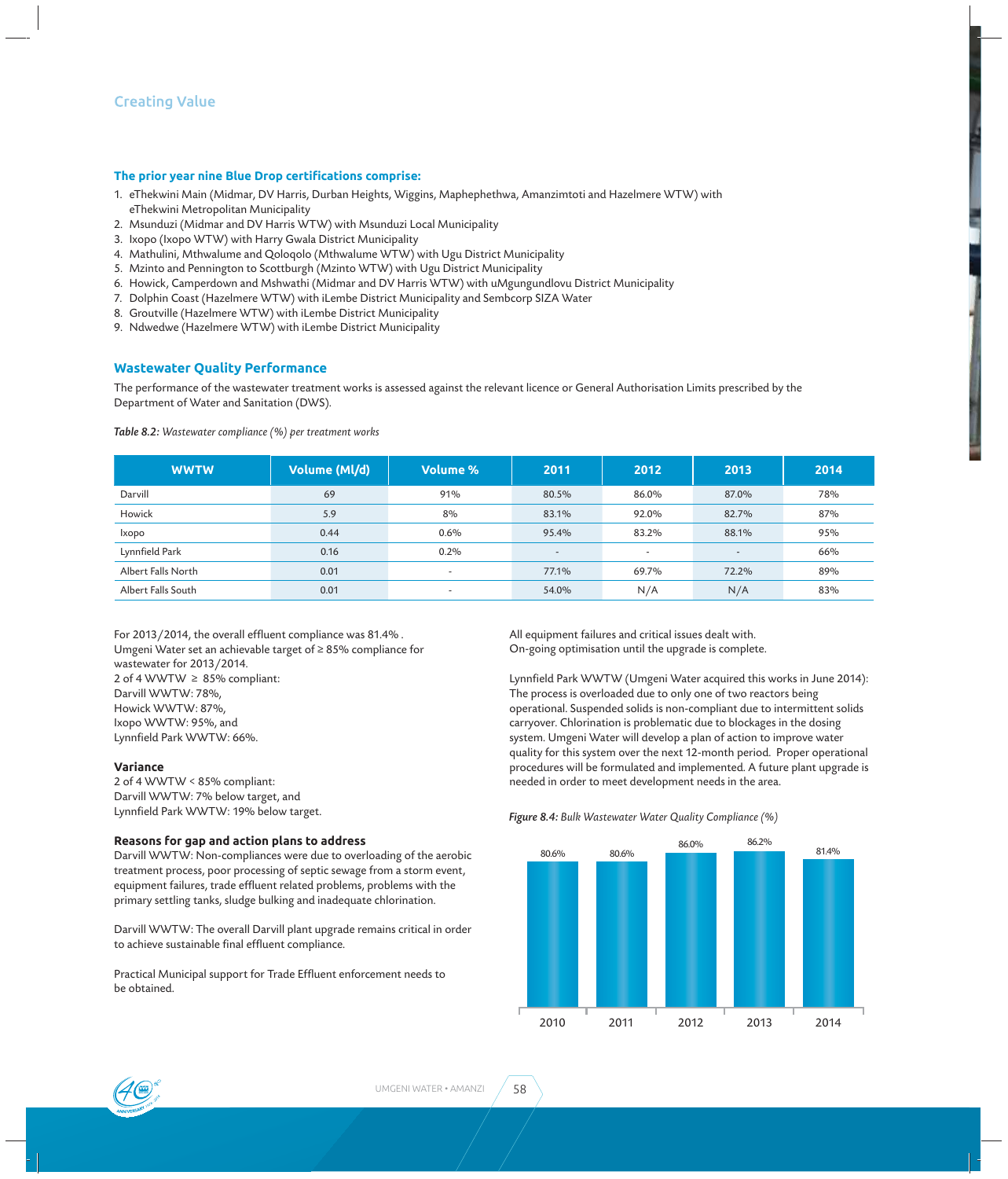

#### **Green Drop CertiƬ cation Preparedness**

Umgeni Water initiatives in the year included completion of internal process audits for all wastewater treatment works, identifying optimal water quality monitoring programmes for each site, developing multi-year training plans to address the skills gap to meet the requirements of the Water Services Act, Regulation 17, registration of superintendents and process controllers and overall preparedness to facilitate DWS assessments.

In 2014, DWS released the 2013 Green Drop scorecard which contained results from the full Green Drop Assessment for the period 1 July 2011 to 30 June 2012. Of the three (3) Umgeni Water WWTW systems assessed, Green Drop status was awarded to Ixopo WWTW for the first time since the inception of the Green Drop Certification Programme (Figure 8.5). A significant improvement in the Green Drop Score was noted for Ixopo WWTW which improved from 64.6% (2011) to 91.79% (2013).This was largely attributed to an improvement in effluent quality compliance which contributes to 30% of the overall Green Drop Score.



#### **Figure 8.5:** Green Drop Certifications

**DE CONE (1) WWTW Green Drop Certified (2014)** 

Poor effluent compliance is a high risk area at both Howick WWTW and Darvill WWTW with the latter faced with a further challenge of the operational flow exceeding the design capacity of the works. Short and long term action and plans are in place to improve the water quality.

#### **Support to Municipalities**

Umgeni Water is providing support to vulnerable customers to implement projects to improve product quality. In the year seven (7) projects (R7.6 million spend) were implemented. These comprise:

- Two (2) projects for Msunduzi LM (R3.1 million),
- Two (2) projects for uMgungundlovu DM (R0.5 million),
- Three (3) projects for Ugu DM (R4.03 million).

In addition, four (4) projects are in progress for uMgungundlovu District Municipality.

Other vulnerable municipalities were assisted with possible solutions which require capital investment. Business plans were developed to assist with funding applications.

 $T$ Three (3) systems not yet certified (2014)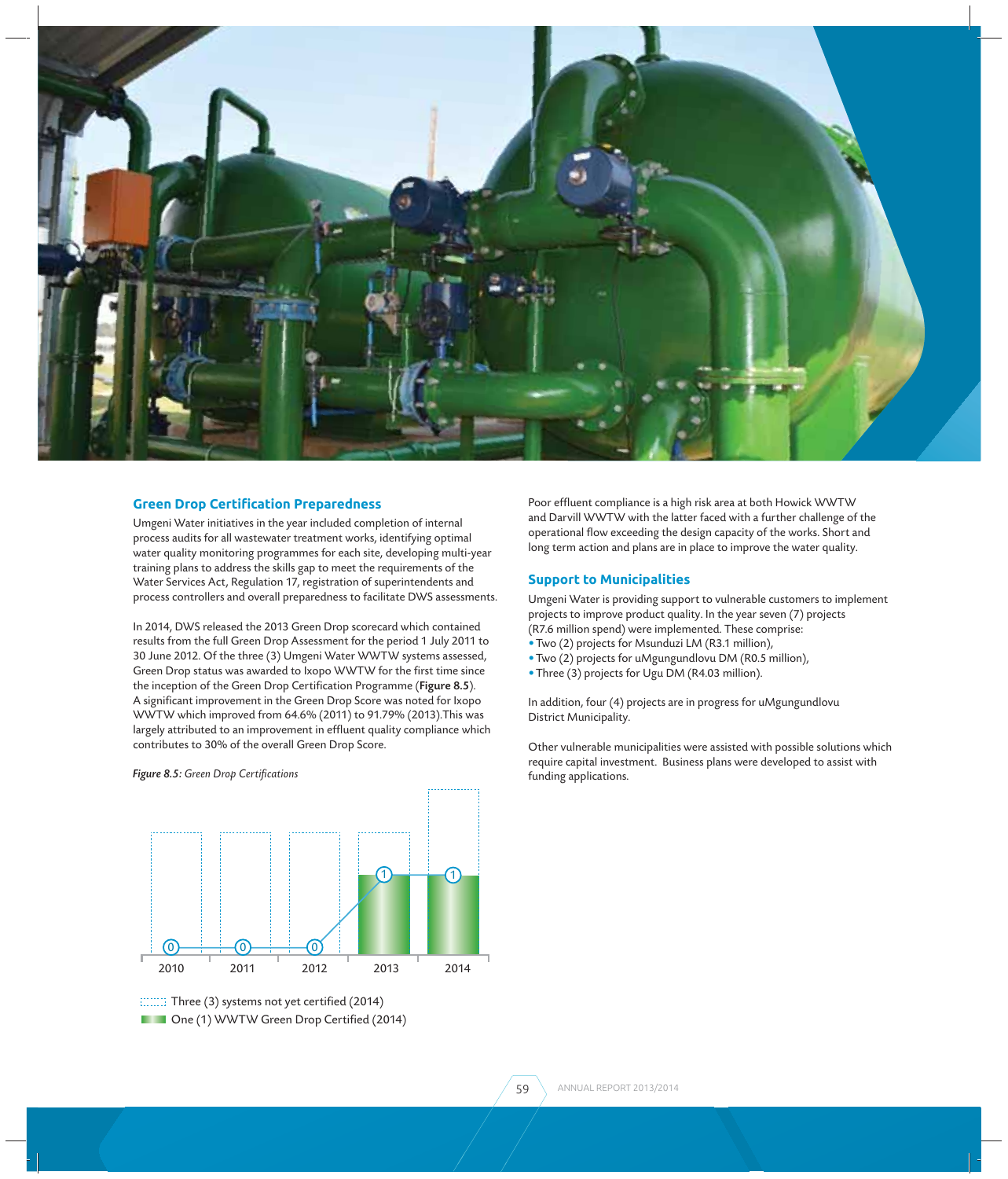## **8.2 CUSTOMER SATISFACTION**

#### **Customer Markets**

Umgeni Water has the following markets for bulk water services (water and wastewater):

- 1. Umgeni Water's operational area: for water services and other related activities,
- 2. Rest of KwaZulu-Natal: water services and other related activities,
- 3. South Africa: water services and other related activities on demand, and
- 4. Rest of Africa for knowledge management, networking and responding to bi-lateral agreements between South Africa and other countries.

The organisation's bulk supply customers in its operational area are the eThekwini Metropolitan Municipality, iLembe District Municipality, Ugu District Municipality, Harry Gwala District Municipality, uMgungundlovu District Municipality and Msunduzi Local Municipality.

#### **Bulk Provision and Infrastructure Assets**

Umgeni Water purposefully undertakes its core bulk water and wastewater business to effectively serve its customer and stakeholder base. As part of its water supply function, raw water is consciously abstracted from dams, river and borehole sources, is conveyed using both gravity and the most effective pumping options to bulk water treatment works, treated to meet SANS 241:2011 quality standards and distributed to customers.

Equally, as part of its wastewater supply function, Umgeni Water receives influent from municipal sewer systems, treats this at bulk wastewater treatment works and constantly strives to improve the quality of effluent discharged back to receiving systems.

Umgeni Water's infrastructure assets in support of its primary business comprise: approximately 746 kilometres of pipelines and sixty-six (66) kilometres of tunnels, fourteen (14) dams, fourteen (14) water treatment works and an additional fourteen (14) small water treatment works and ten (10) borehole schemes managed on behalf of the iLembe District Municipality.

Infrastructure assets in support of bulk wastewater, either owned or operated, comprise the Darvill Wastewater Treatment Works, Howick Wastewater Treatment Works, Ixopo Wastewater Treatment Works, the recently acquired Lynnfield Park Wastewater Treatment Works and two smaller works Albert Falls North and South Works.

A total of 440 million cubic metres of potable water per annum (1205 Ml/d) are currently supplied to customers (Figure 8.6) who serve a population of 6 million or 1.64 million households through reticulation networks. Treatment works' capacities and utilisation are shown in Figures 8.7 (a) and (b) respectively. In the year there were no unplanned supply interruptions that exceeded 24 hours as per service level agreement.

The organisation currently treats bulk wastewater totalling 28 million cubic metres per annum (75 Ml/d). Wastewater treatment works' capacities and utilisation are shown in Figure 8.7 (c) and (d) respectively.



**24hrs** as per service level agreement. no unplanned supply interruptions that exceeded

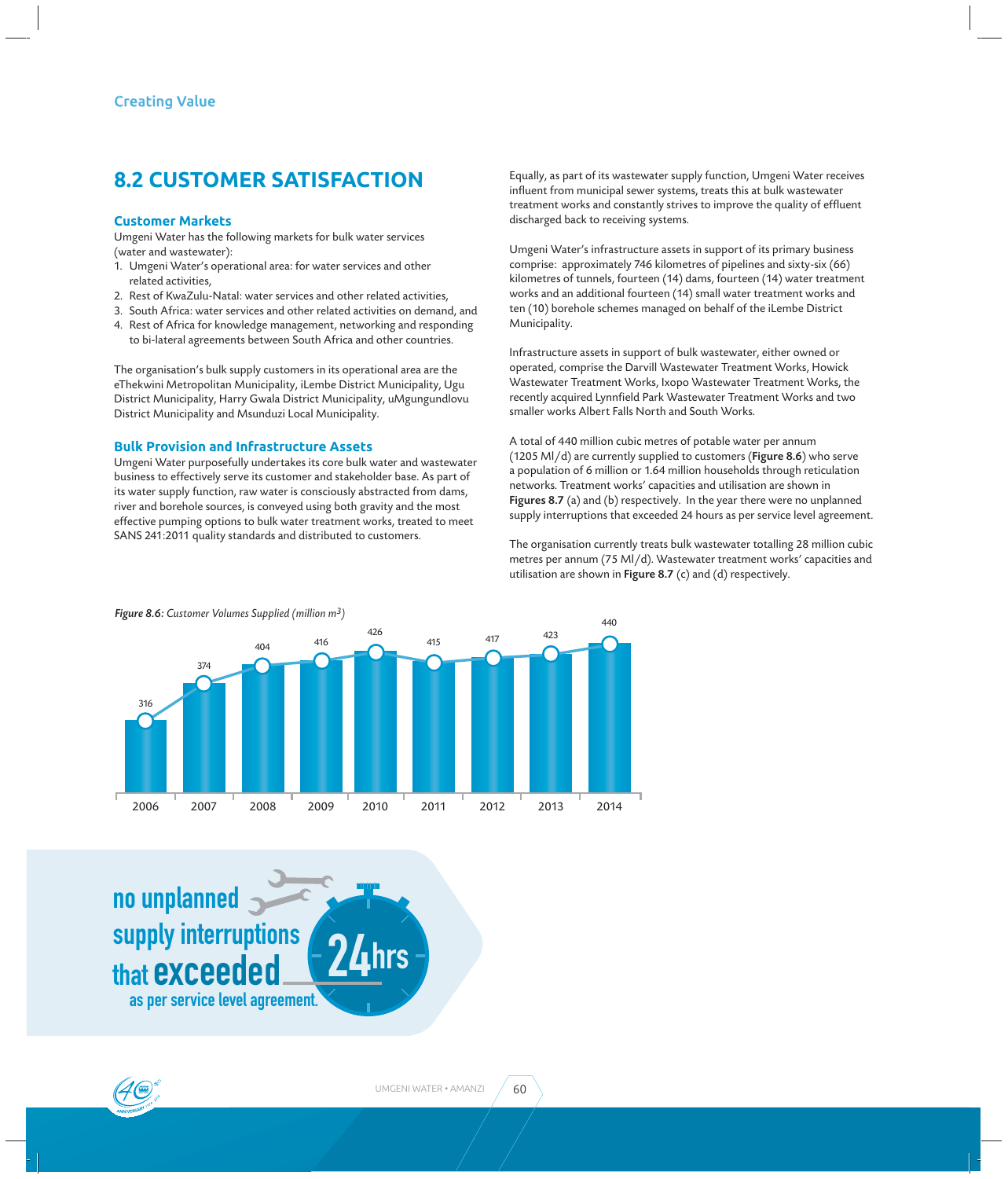#### **Bulk Supply Agreements**

Bulk Supply Agreements are concluded to cover obligations of both Umgeni Water and its customers in relation to water volumes, water quality, supply pressure, service interruption intervals, metering, tariff consultation, assurance of supply and capital infrastructure plans.

Signed agreements have been concluded with all customers. Of note, a long-term (ten-year) supply agreement was concluded and signed in the 2013/2014 reporting year with Harry Gwala District Municipality.

Water demand projections are updated based on trends in historical water sales volumes and customer demand trends. In parallel, analysis of Umgeni Water's bulk infrastructure and water works capacity in relation to demands highlight any infrastructure supply constraints or limitations on future growth that need to be responded to.

*Figure 8.7: Water Treatment Works (a) Capacity, (b) Utilisation and Wastewater Treatment Works (c) Capacity and (d) Utilisation.*





61 ANNUAL REPORT 2013/2014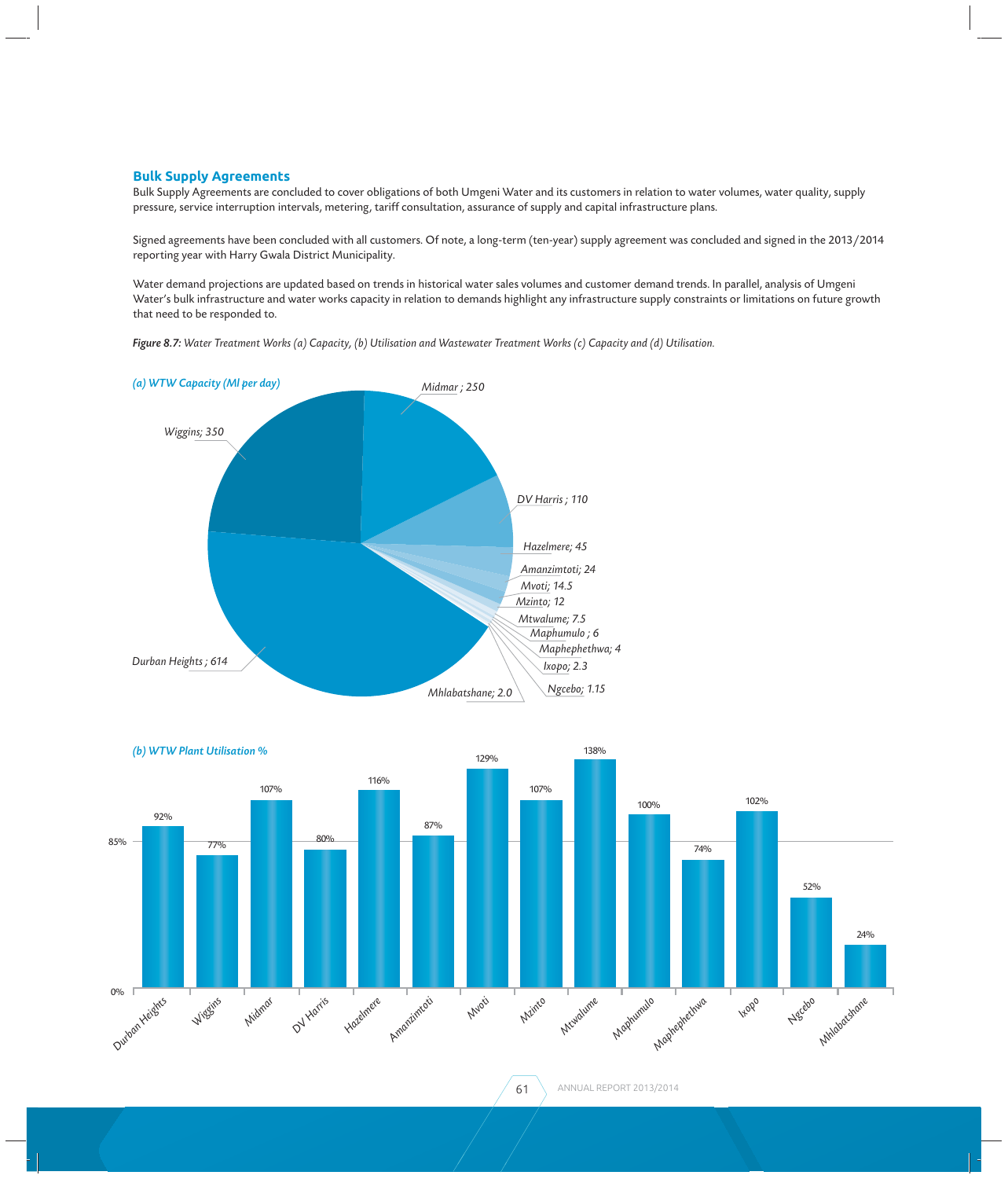*(c) WWTW Design Capacity (Ml per day) (d) WWTW Utilisation*





#### **Supply Capacity and Constraints**

Several works, as shown in Figure 8.7 are currently operated above their design capacity to meet demands and this also impacts on water quality. Umgeni Water has put in place specific interventions to address these including:

- •Midmar WTW: A works upgrade is planned for 2016-2018. Once complete, the load between the DV Harris WTW and Midmar WTW will be optimally managed.
- Hazelmere WTW: Capacity constraint will be addressed through the current works upgrade from 45 Ml/d to 75 Ml/d to be commissioned in October 2014. In the short-term, a 5 Ml/d package plant is augmenting the supply to meet demands.
- •Mvoti WTW: The Lower Thukela BWSS will replace this works by 2015. A 2 Ml/d package plant is installed as a short-term solution.
- •Ixopo, Mzinto and Mtwalume WTWs: Operational and process enhancements will alleviate constraints for these works in the short term: the Mzinto system load is to be shed through the planned Scottburgh-Ellingham Link pipeline in 2015. The load on the Mtwalume system will be shed to the South Coast Pipeline when the Pennington Link is completed by Ugu DM. The long-term solution to address the Mtwalume and Ixopo WTWs' capacity constraints is the planned extension of the South Coast Pipeline and related system upgrades.
- •Darvil WWTW: capacity upgrade from 65 Ml/d to 100 Ml/d is in progress.

#### **Operational Performance and Service Planning**

In the year, Umgeni Water met formally with all customers for operational performance and service planning and customer liaison was significantly enhanced to ensure critical feedback was received regarding service level improvements and upgrades. Umgeni Water successfully met all customer requirements in relation to water volumes, supply pressure and service

levels and metering.

Structured consultation was also undertaken with customers, for communication of future demands, infrastructure plans and tariff assumptions, and responses were used to inform the future tariffs and infrastructure plans.

Conceptual plans for growth and expansion of water services have been developed, for existing and new customer areas, notably where there are high water services backlogs. The growth plans will be refined and implemented in line with identified priorities and opportunities that unfold in the coming period. Customer engagement and consultation remains core to Umgeni Water successfully extending access to unserved areas.

#### **Asset Condition, Maintenance and Management**

Umgeni Water remains highly committed to meeting all obligations of its Bulk Supply Agreements and conducts regular maintenance and inspection of all its assets as an intrinsic part of continued operations management. This comprises planned maintenance, which is inclusive of preventative maintenance, repairs, redesign and modifications, which are complemented by on-going unplanned, reactive and corrective maintenance in line with an asset management implementation plan for the year. The asset management strategy further drives the focus of condition assessments of the various components of key strategic and critical infrastructure to its various sub-components i.e. civil, mechanical, electrical, instrumentation and control.

A key output of these assessments is establishment of the condition status of assets. This status is vital in determining the useful life and future investments required to maintain the level of service to all customers. The intention is to ensure there are no assets that pose significant risk to supply and no major interruptions to business.

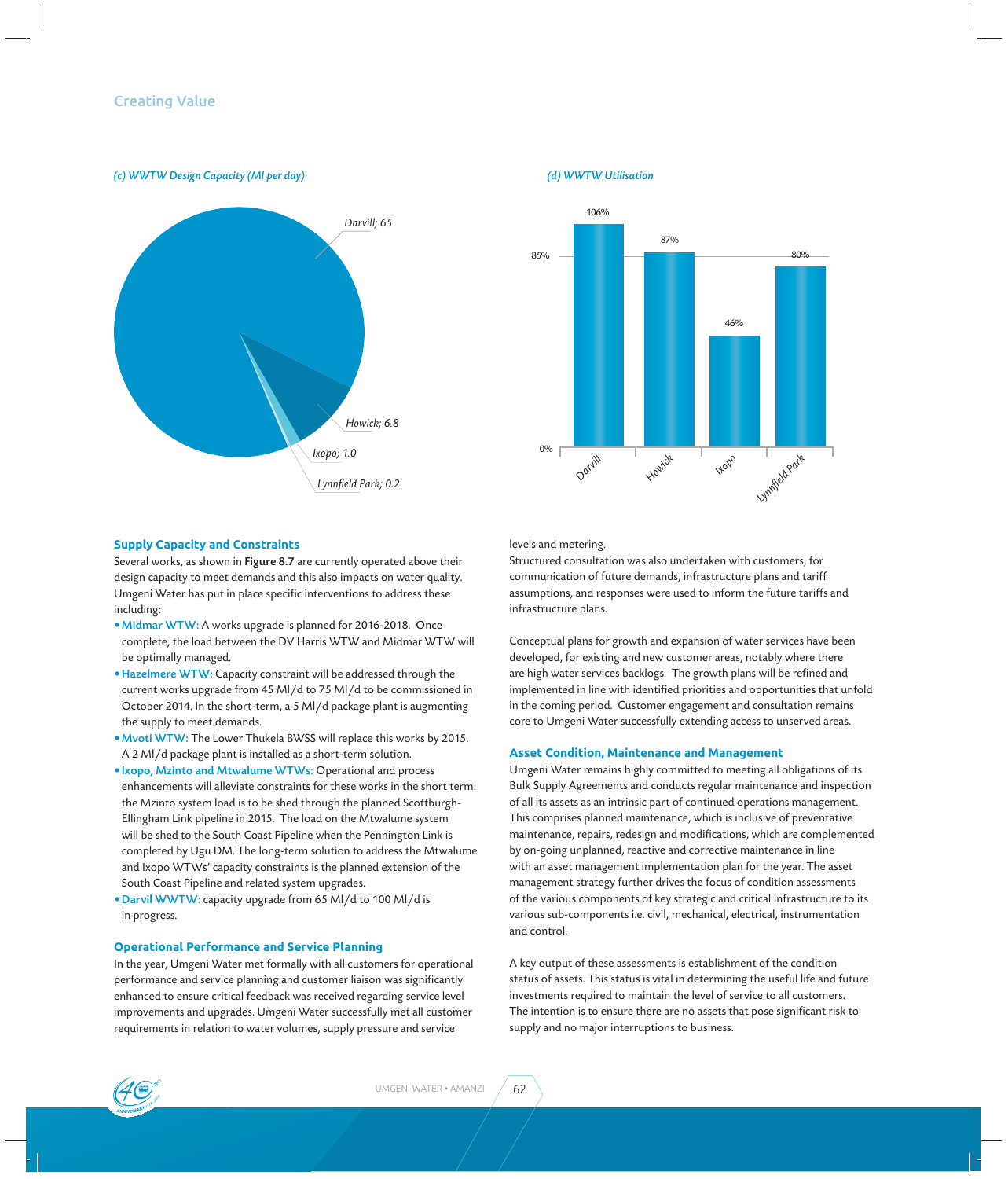In the year the asset maintenance spend was R158 million (Figure 8.8). Over the years Umgeni Water has continued to maintain its assets and on average invests 7% of its revenue on asset maintenance. Based on assessments conducted over the past year, there are no assets that pose significant risk to supply and the organisation envisages no major interruptions to its business over the next five years and beyond.





*Figure 8.8 (b): Maintenance Spend (%)*



#### **Water Loss Management and Metering**

Umgeni Water has over the years successfully maintained non- revenue water below 5%. This has been a result of a metering strategy which focuses on metering all critical nodes and monitoring of meter accuracy. This initiative will continue through meters installed by Umgeni Water at various critical points in its systems.

For raw and potable water applications this includes meters at abstraction points, treatment works inflow, treatment works outflow, within the distribution system and at the point of sale. These provide value information for abstraction, storage monitoring and adequacy, water balancing purposes, computation of water loss between the various points and water loss management, distribution control sales and billing purposes.

In addition, measurement provides information for on-going operations and efficiency improvements including unit processes management, ensuring correct filter backwashing rates, pump efficiencies, pipeline operation and other information to inform asset management.

Equally for wastewater applications meters at influent and effluent points provide valuable information for assessing plant loading, process control management, storage and treatment, including storm dam, billing and discharge information. On-going operational efficiency improvements will be made including unit processes, pump efficiencies and asset management.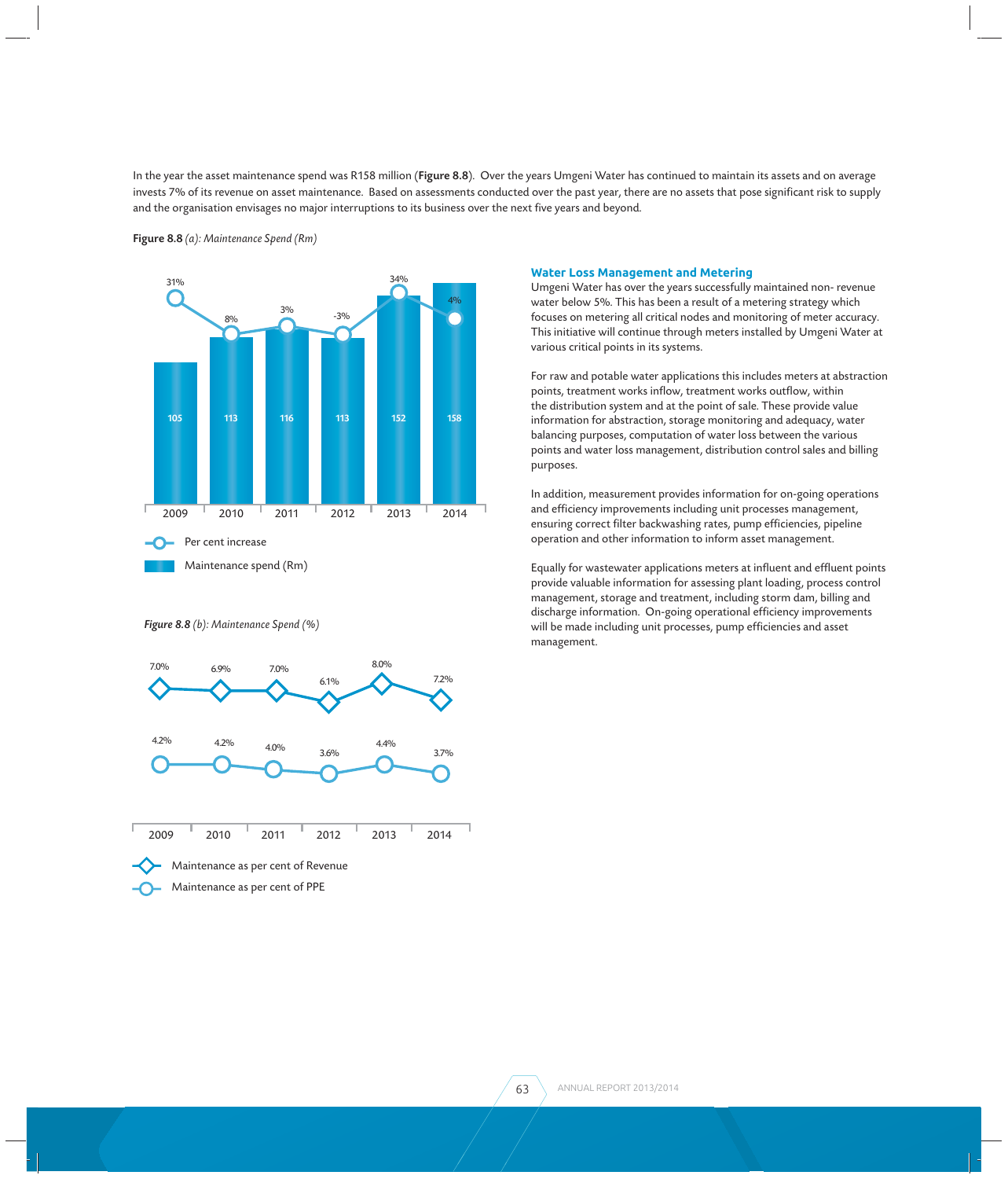# **8.3 INFRASTRUCTURE STABILITY**

#### **Management Approach**

Umgeni Water strives to balance continued provision of reliable bulk water supply to existing customers and to support economic growth whilst extending and increasing access to vulnerable municipalities and rural areas to reduce backlogs and improve local development. The entities infrastructure development programme therefore comprises:

- Infrastructure upgrades and rehabilitation to continue to achieve product quality and a sustainable supply to customers,
- Infrastructure development for expansion and growth to new areas and to serve unmet needs, and
- Infrastructure development and expansion to supply rural areas and municipalities to reduce backlogs and increase community sustainability.

In implementing infrastructure, Umgeni Water uses local labour as its preferred work force to facilitate skills transfer and economic support to local communities.

Umgeni Water further ensures meaningful BBBEE and incorporates Contract Participation Goals (CPGs) in its infrastructure developments, the latter requiring projects to commit a certain percentage of the scope of work and value to targeted enterprises through provision of meaningful economic opportunities, which are independently monitored and audited during implementation.

All bulk water infrastructure developments are undertaken in an environmentally sustainable manner. Appropriate projects are subjected to Environmental Impact Assessments during project planning, design, construction and commissioning phases and manifests in the development and implementation of sound Environmental Management Plans, which are independently monitored and audited during implementation.

#### **Status of water access in supply area**

Overall water access status is 84%. There are many areas that are still outside Umgeni Water's bulk water infrastructure supply footprint that receive no water from schemes, Figure 8.9 (Census 2011). In addition, components of the served areas that are characterised by small schemes have been found to be unsustainable.

*Figure 8.9 (a) : Water Supply Access and Backlog*



#### *Figure 8.9 (b) : Water Supply Access and Backlog by Customer*



Working closely with national and provincial stakeholders, existing customers and proposed new customers (the latter outside the current gazetted boundary), Umgeni Water is developing and will complete in 2015, a regional bulk potable water supply access plan to sustainably serve all customers and will further commence with development of a bulk sanitation access plan to address wastewater gap.

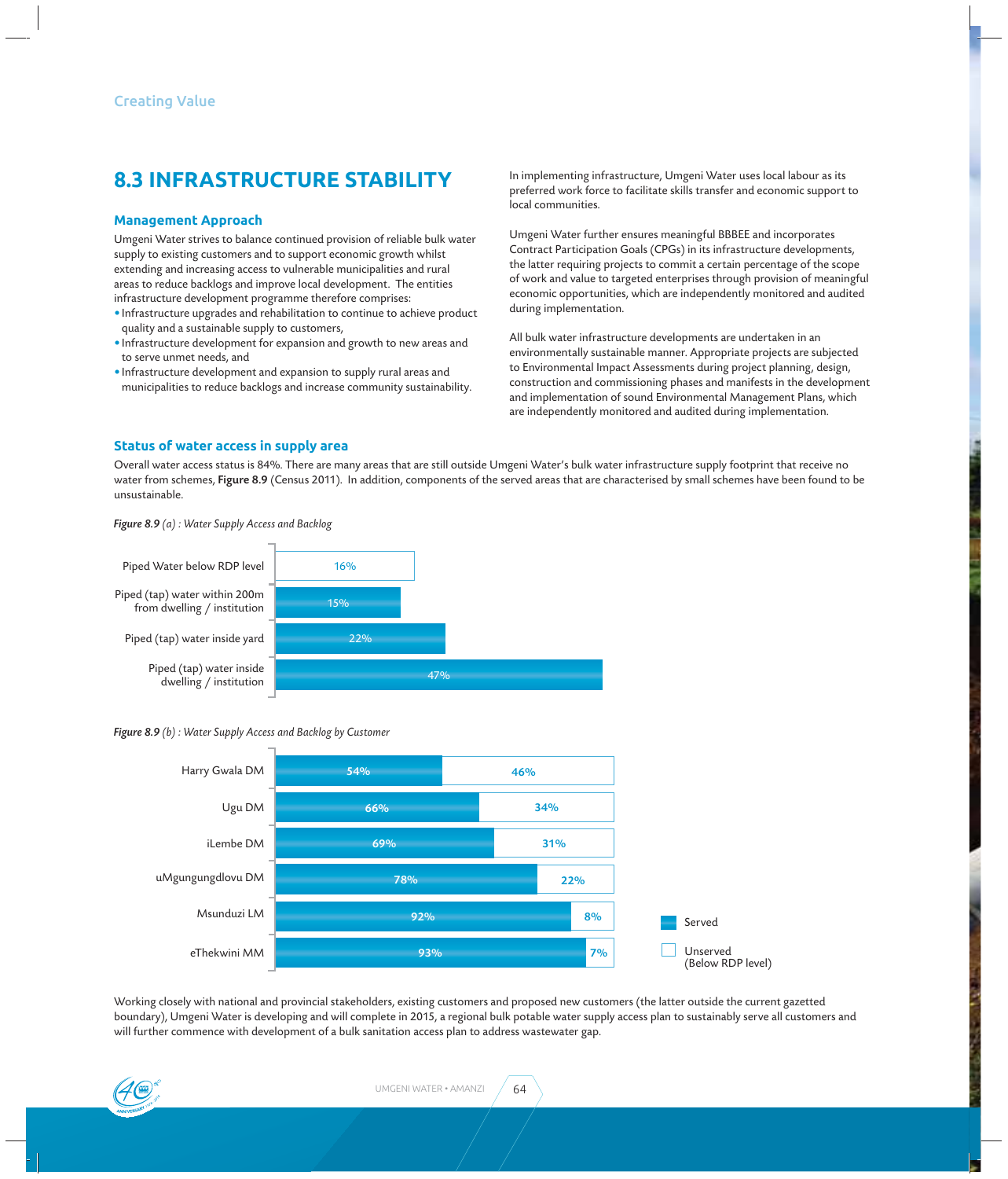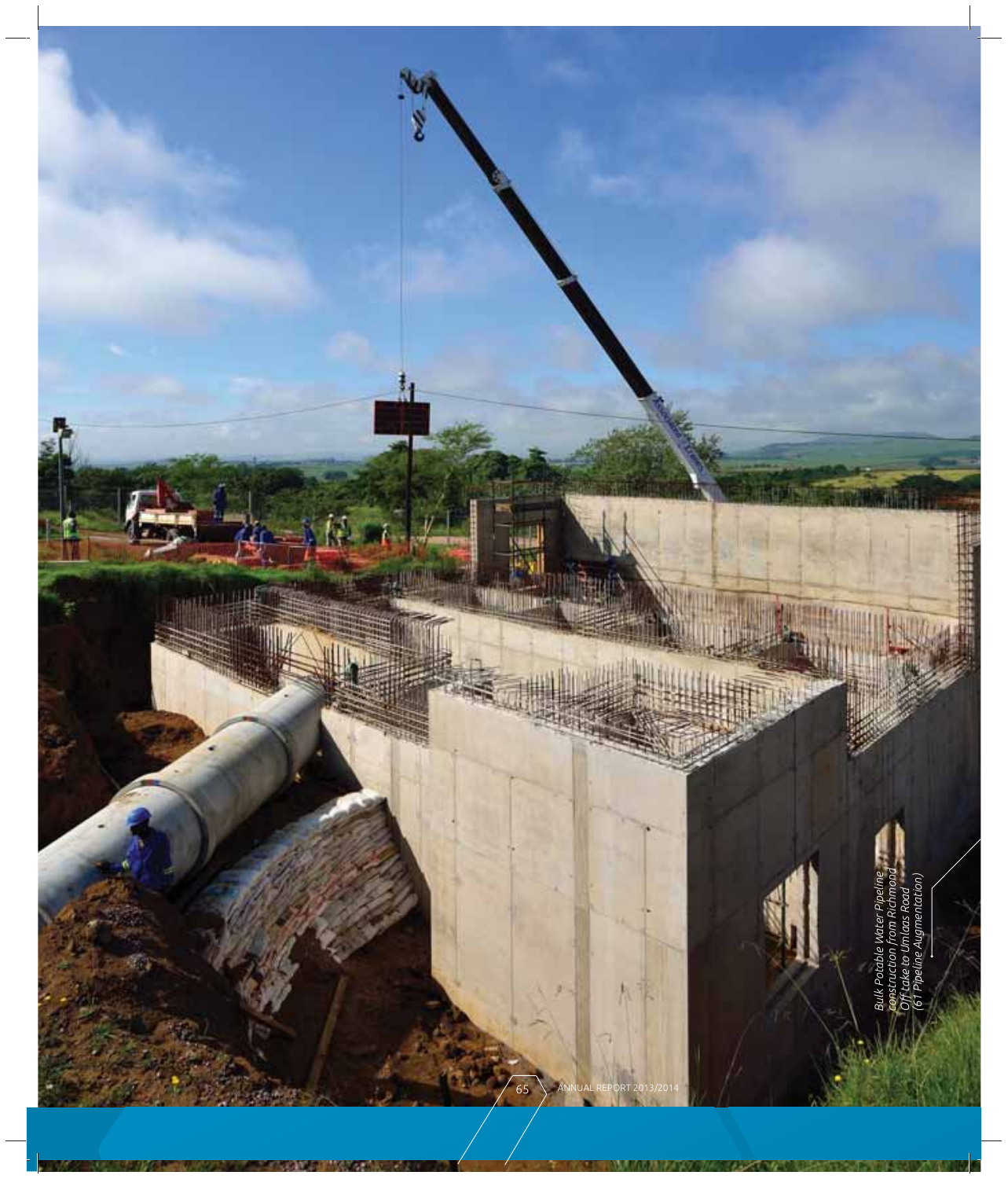*Figure 8.10 and Table 8.3 show Umgeni Water's current bulk infrastructure, supply footprint and the status of bulk infrastructure implemented in the 2013/2014 period.*

| <b>Table 8.3:</b> Major projects implemented in 2013/2014 $\,$ |  |
|----------------------------------------------------------------|--|
|----------------------------------------------------------------|--|

|                       | <b>Project name</b>                                                 | <b>Objective</b>  | <b>Major Customer</b>          | <b>Total Project</b><br><b>Budget (Rm)</b> | <b>Implemented</b><br>as at 30 June<br>2014 (Rm) | <b>Implemented</b><br>$\%$ |  |
|-----------------------|---------------------------------------------------------------------|-------------------|--------------------------------|--------------------------------------------|--------------------------------------------------|----------------------------|--|
| 1                     | Lower Thukela Bulk Water Supply Scheme Phase 1                      | Rural Development | iLembe DM                      | 1351                                       | 399                                              | 30                         |  |
| $\mathbf{2}^{\prime}$ | uMshwathi Bulk Water Supply Scheme<br>(Wartburg Phases 1 - 3)       | Rural Development | uMgungundlovu DM,<br>iLembe DM | 1010                                       | 134                                              | 13                         |  |
| 3                     | Greater Mbizana Regional Bulk Water Supply<br>Scheme*               | Rural Development | Alfred Nzo DM                  | 790                                        | 533                                              | 67                         |  |
| 4                     | Durban Heights WTW - Various Projects                               | Upgrade           | eThekwini MM                   | 629                                        | 37                                               | 6                          |  |
| 5                     | Greater Mpofana Bulk Water Supply<br>Scheme Phase 1                 | Rural Development | uMgungundlovu DM               | 463                                        | 8                                                | $\mathbf{2}^{\prime}$      |  |
| 6                     | Midmar WTW Upgrade (250-375 Ml/d) and<br>Dam Raw Water Pump Station | Augmentation      | uMgungundlovu DM               | 245                                        | 3                                                | 1                          |  |
| 7                     | Richmond Pipeline                                                   | Rural Development | uMgungundlovu DM               | 224                                        | 162                                              | 72                         |  |
| 8                     | Maphumulo Bulk Water Supply Scheme Phase 2                          | Rural Development | iLembe DM                      | 224                                        | 120                                              | 54                         |  |
| 9                     | Mhlabatshane Bulk Water Supply Scheme Phase 1                       | Rural Development | Ugu DM                         | 219                                        | 187                                              | 85                         |  |
| 10                    | Greater Eston Bulk Water Supply Scheme                              | Rural Development | uMgungundlovu DM               | 202                                        | 163                                              | 81                         |  |
| 11                    | Hazelmere WTW: Upgrade and<br><b>Pumpstation Upgrade</b>            | Augmentation      | iLembe DM                      | 180                                        | 94                                               | 52                         |  |
| $12 \overline{ }$     | South Coast Phase 2b Park Rynie to Pennington                       | Expansion         | Ugu DM                         | 172                                        | 38                                               | 22                         |  |
| 13                    | Richmond offtake to Umlass Road<br>(61 Pipeline Augmentation)       | Augmentation      | uMgungundlovu DM               | 166                                        | 154                                              | 93                         |  |
| 14                    | Wiggins WTW - Various Projects                                      | Upgrade           | eThekwini MM                   | 149                                        | 27                                               | 18                         |  |
| 15                    | Maphephethwa WTW Upgrade                                            | Augmentation      | eThekwini MM                   | 56                                         | 46                                               | 82                         |  |
| 16                    | Ellingham Link Pipeline                                             | Augmentation      | Ugu DM                         | 37                                         | 15                                               | 41                         |  |

\*UW appointed as Implementing Agent; Budget separate from Umgeni Water Business Plan Capital Expenditure Budget



#### Major Capex Projects Status

 $\bigcirc$  Feasibility  $\bigcirc$ Design Construction

#### Exisiting Installations

<u>WTW |</u> Water Treatment Works Proposed Pipelines Storage Resevoir Main Rivers **PS** Pumpstation Exisiting Pipelines

#### Future Installations and Upgrades

- WTW Water Treatment Works **PS** Pumpstation
	- Storage Resevoir
- 

#### Footprints

- Footprint areas currently supplied by UW Bulk Infrastructure
- Footprint areas supplied / to be supplied by WSA

Footprint of areas that will be supplied by UW's proposed projects

# Alfred Nzo WSA

Lesotho

O.R. Tambo WSA

Mount Ayliff

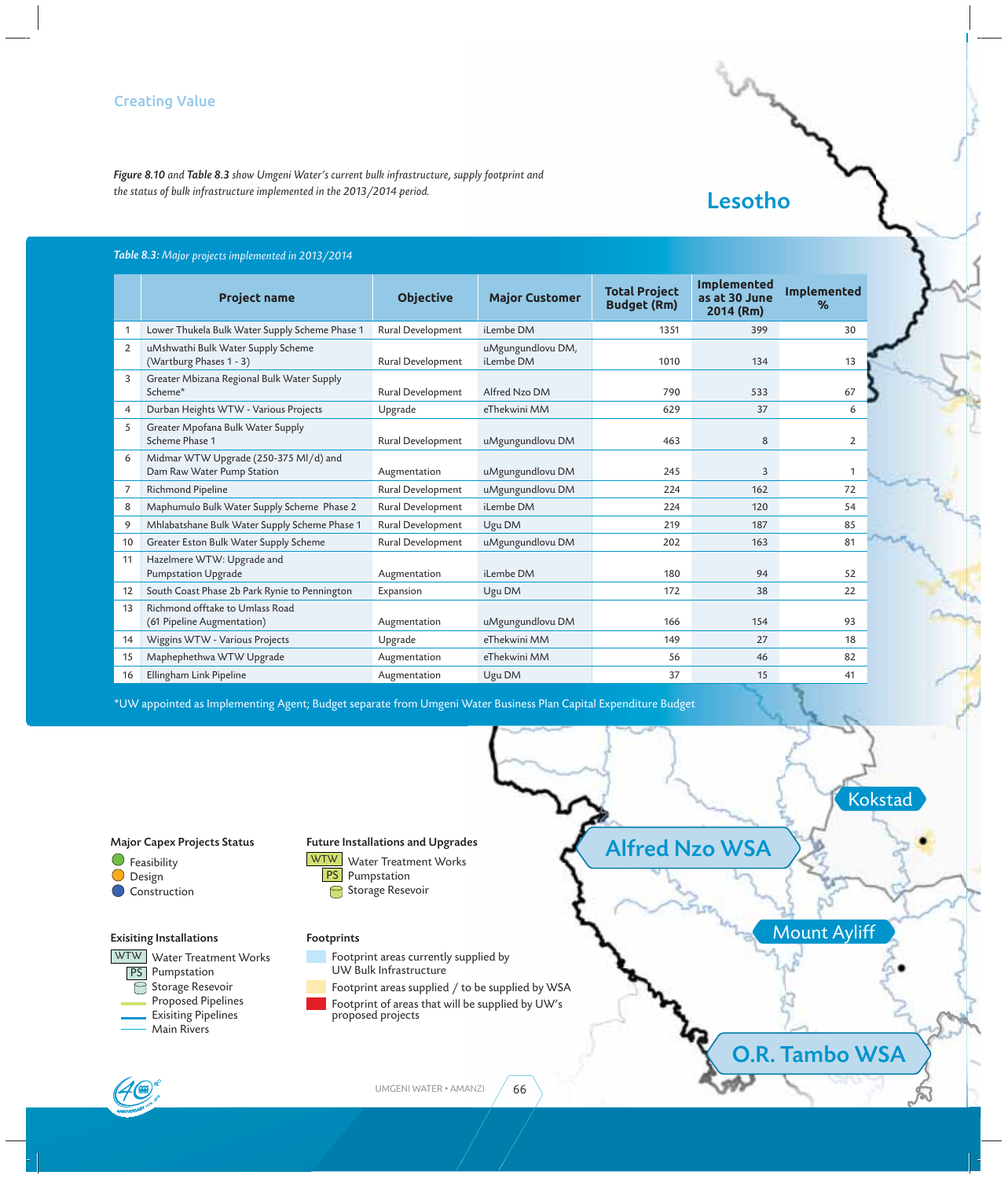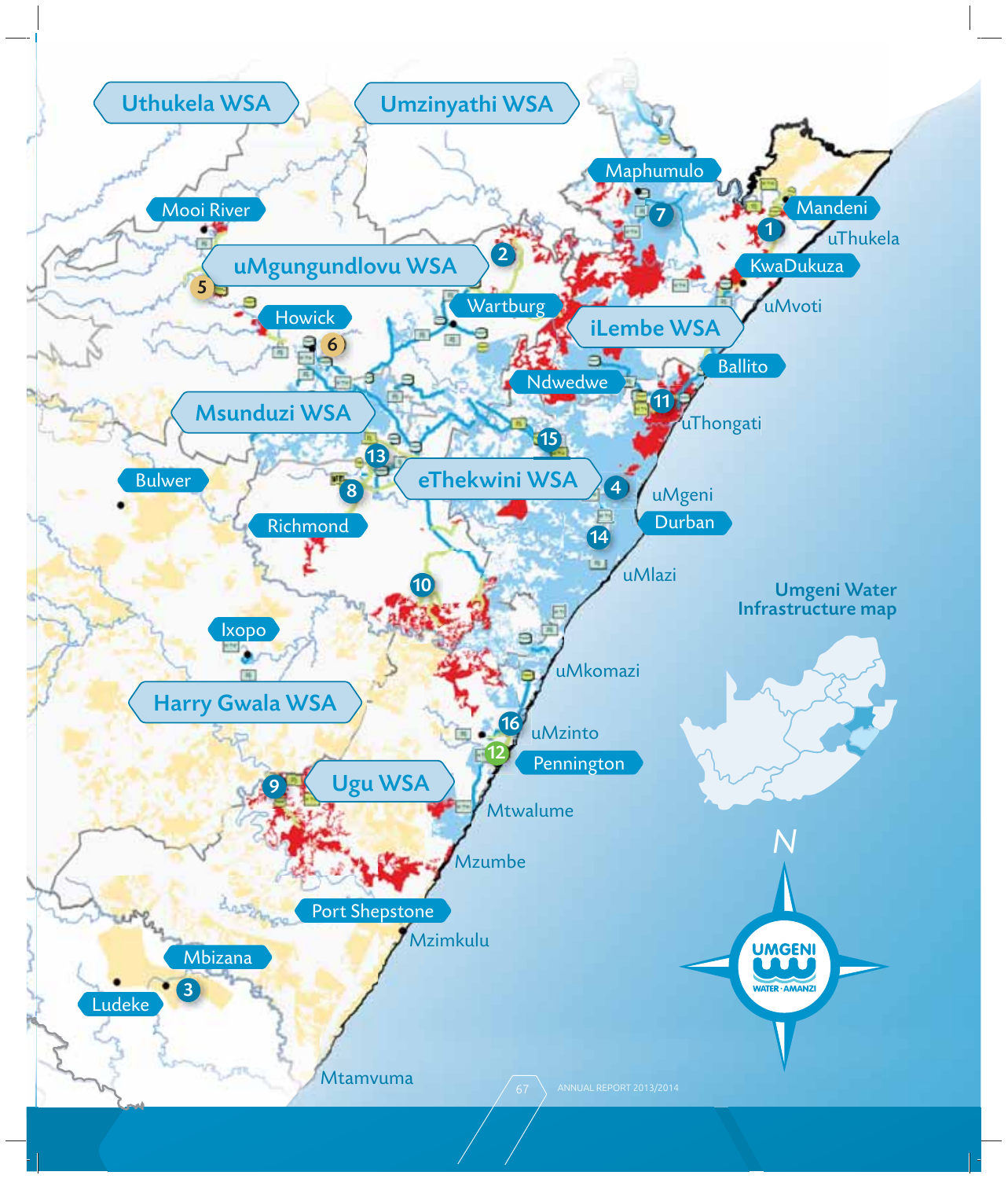### **Creating Value**

#### **Performance with Capital Infrastructure plan**

In 2013/2014, the value of Umgeni Water's five-year capital infrastructure programme was R4.8 billion of which R2.3 billion (49%) targeted rural access. Overall, significant progress with capital infrastructure implementation was achieved. The key projects are illustrated in Figure 8.10.



#### **Variance:**

Achievement of target project milestones 4% below planned level of 85%.

#### **Reasons for Variance and Action plan to complete**

Delays in capital infrastructure implementation for major projects: Mhlabatshane BWSS WTW, Hazelmere WTW Upgrade, Richmond Off-take to Umlaas Road Pipeline, Maphephethwa WTW Upgrade and Darvill WWTW Capacity Increase, due to a combination of contractor issues and terminations, contractor negotiations, and award delays.

The Mhlabatshane BWSS Commissioning is in progress with planned completion in September 2014,

The Hazelmere WTW upgrade is in progress and commissioning will start in October 2014, The Richmond Off-take to Umlaas Road Pipeline environmental rehabilitation will be completed in 2014 rainy season, The Darvill WWTW capacity upgrade will

commence by September 2014 and will be completed by June 2016, and The Maphephethwa WTW upgrade will be completed during 2014/2015.

Umgeni Water is continuing to improve processes that support more effective implementation of its capital infrastructure programme. Notably review and alignment of its Engineering, Procurement and Construction Management (EPCM) process, including, optimisation of the supply chain process to reduce the turnaround time for awarding of capital expenditure programme tenders.

The EPCM process was successfully reviewed in the year and action plans to improve alignment are being implemented.

Umgeni Water is targeting a turnaround time for awarding of capital expenditure programme tenders of 90 working days. In 2013/2014 an average of 128 working days (median of 107 working days) was achieved.

#### **Variance:**

- Of 14 capital expenditure projects awarded:
- 1 of 13 projects was within 60 days, and
- 4 of 13 projects were within 90 days.

#### **Action Plan to improve**

Umgeni Water is using a Bid Tracker system to manage bottlenecks in the SCM process and will continue to streamline its processes to achieve a 90 day turnaround time.

Customers targeted and progress with key bulk infrastructure developments

- •'61 Pipeline Augmentation, Richmond Offtake to Umlaas Road *Serves uMgungundlovu District Municipality and eThekwini Metropolitan Municipality*
- All main civil works are practically complete.
- Environmental rehabilitation will be completed during the rainy season.

#### •Lower Thukela BWSS

*Serves the iLembe District Municipality and eThekwini Metropolitan Municipality along the coastal strip from north of Durban to the uThukela River.*

The infrastructure development comprises an abstractions works, pump station and weir on the uThukela River, water treatment works and potable water pipelines to deliver 55 Ml/d in Phase 1. WTW is upgradable to deliver 110 Ml/d in Phase 2.

- The bulk of the detailed design of Phase 1 was completed in 2011/2012.
- During 2013/2014, construction of Access Roads, Weir and Abstraction Works, Gravity main and the Water Treatment Works, were in progress.

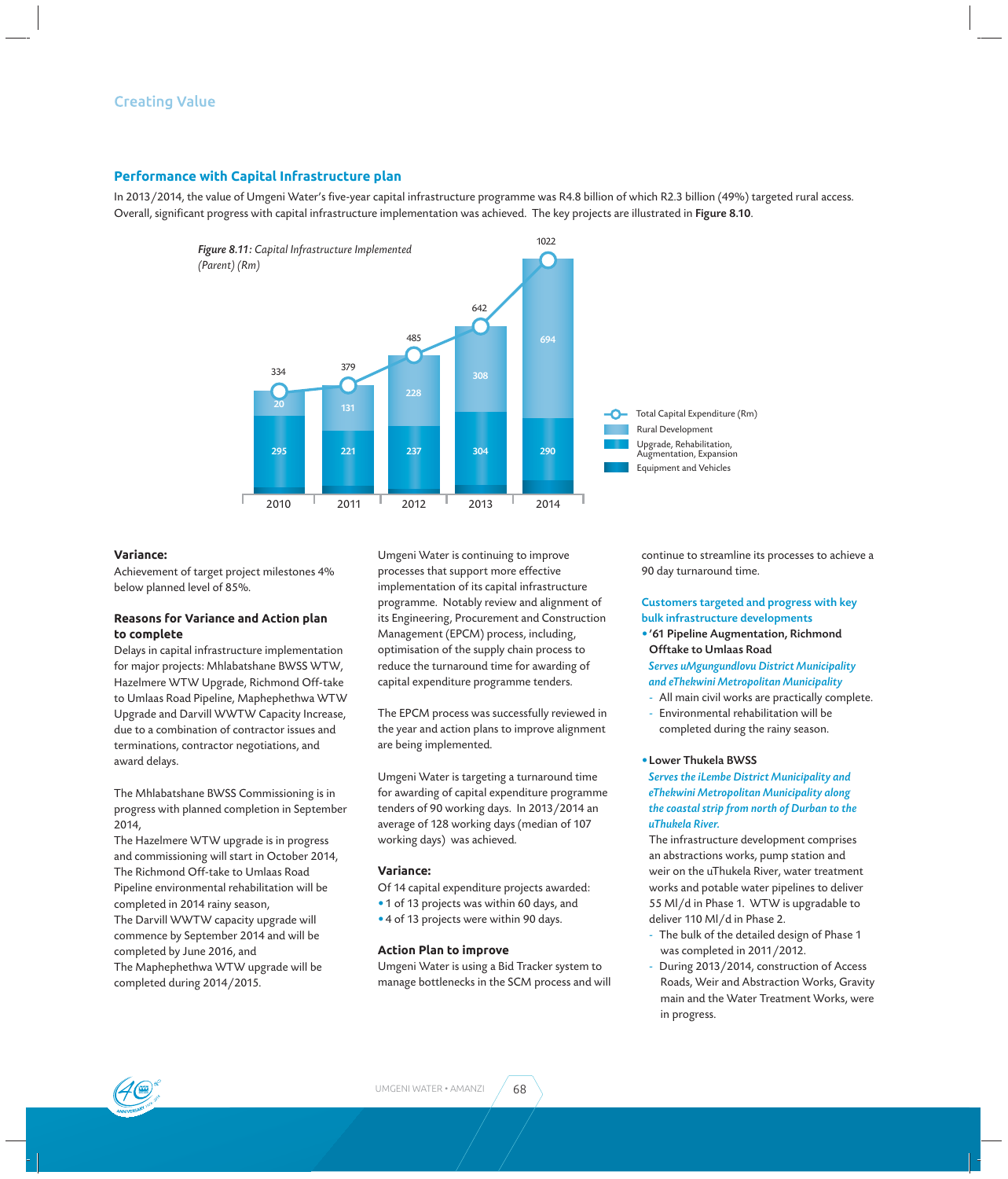#### •Hazelmere WTW Upgrade

*Serves eThekwini Metropolitan Municipality and iLembe District Municipality.*

- Construction is close to completion.
- Commissioning will commence in October 2014.

#### •Darvill WWTW Capacity Increase *Serves The Msunduzi Local Municipality.*

Upgrade of plant capacity from 65 Ml/d to 100 Ml/d. The new or additional components include an inlet works, primary and secondary settling tanks, pumps and pump station, reactor, chlorination house and anaerobic digesters, amongst other components.

- Construction due to commence in first quarter of 2014/2015.
- Completion by July 2016.

#### •Maphephethwa WTW Upgrade

#### *Serves the rural areas of Greater Maphephethwa in Inanda area, in the eThekwini Metropolitan Municipality.*

Upgrade of reservoir and WTW from 1.4 to 5 Ml/d.

- The works upgrade to 5 Ml/d was undertaken and partially commissioned in December 2012.
- The remaining work will be completed in 2014/2015.

#### •Richmond Pipeline

#### *Serves the Msunduzi Local Municipality and uMgungundlovu District Municipality and will reach and provide access to rural communities in Richmond Local Municipality.*

Infrastructure comprises a 30 km potable water pipeline from the '61 Pipeline to Richmond Reservoirs, a booster pump station and a reservoir.

- The pipe laying is ahead of programme,
- The reservoir is complete,
- The pump station construction is in progress,
- The infrastructure development will be completed by April 2015.

#### • Greater Eston BWSS

*Serves uMgungundlovu District Municipality and will reach and provide potable water access for 41240 people in 4 wards in Mkhambathini Local Municipality and 2 wards in Richmond* 

## Local Municipality, making a significant impact

*in alleviating water backlogs in these areas.* The bulk infrastructure capacity is 4 Ml/d, upgradable to 8 Ml/d. Infrastructure development phases comprise:

- Phase 1: Bulk Supply, 0.4 Ml Reservoir and Reticulation to uMacalagwala
- Phase 2: Bulk Supply, 4 Storage Reservoirs and Reticulation to Ogagwini (Currently in construction by Umgungundlovu District Municipality).
- Phase 3: Bulk Supply to Ukhalo, 3.5 Ml Bulk Reservoir, Pump Station and Trunk Main for supply to Phases 4 and 5.
- Phase 4: Bulk Supply and Reticulation to Ismont and Dwengu.
- Phase 5: Bulk Supply to Embuthweni and Inhlazuka.
- Phases 1 and 3 have been in construction and will be completed by September 2014.
- Phases 4 and 5 are in construction and will be completed by December 2014.

#### • uMshwathi RBWSS

#### *Serves the uMgungundlovu District Municipality and iLembe District Municipality*

- Phase 1: 27 km Pipeline from Claridge to Wartburg, a booster pump station and 8 Ml Reservoir at Wartburg. Design completed in 2012/2013. Construction will be completed in December 2015.
- Phase 2: 17 km Pipeline from Wartburg to Dalton, a booster pump station and a 10 Ml Reservoir at Dalton. Design completed in 2013/2014. Construction will be completed in May 2016.
- Phase 3.2: 29 km Pipeline from Dalton to Efaye via Fawn Leas and a booster pump station house. Design completed in 2013/2014. Construction will be completed in September 2016.
- Phase 3.3: 18 km pipeline from the Fawn Leas to Ozwathini pipeline and 12 Ml Reservoir at Ozwathini. Construction will be completed in December 2016.
- Phase 3.4: Mechanical, Electrical and Instrumentation of the pump station at Dalton.

#### • Mhlabatshane BWSS

*Serves Ugu District Municipality and will reach and provide potable water access for over 100000 inhabitants of ten tribal authority* 

#### *areas: Bhekani, Nhlangwini (west), KwaCele 1, Hlubi, Mabhaleni (west), KwaCele K, Frankland, Qwabe P, Shabeni, and KwaMadladla.*

The bulk infrastructure capacity is 4Ml/d, upgradable to 8 Ml/d. Infrastructure comprises: 25m high dam, access roads, Raw water pump station and Rising main, 4 Ml upgradable to 8 Ml/d WTW, Potable water pump station, 2Ml upgradable to 4 Ml reservoir, and Potable water gravity main.

Commissioning of the BWSS is in progress and will be completed in September 2014.

#### • Maphumulo BWSS

*Serves the iLembe District Municipality, and KwaMaphumulo, Ndwedwe, and KwaDukuza Local Municipalities, and will serve 150000 people in Maqumbi and Ashville.* 

Phase 1 comprises Imvutshane River abstraction, 6 Ml/d WTW, Potable water pipelines, Booster pump stations and Reservoirs. Phase 2 comprises construction of the Imvutshane Dam.

- Phase 1 was commissioned in 2012/2013.
- Phase 2, the construction of the Imvutshane Dam, is in progress and will be completed in April 2015.

#### • Greater Mbizana Regional Bulk Water Supply Scheme

*Serves the Mbizana Local Municipality within the Alfred Nzo District Municipality in the Eastern Cape area*.

The regional bulk water supply scheme includes a dam and bulk treated water system:

- Construction of Ludeke Dam, on a tributary of the Mtamvuna River, was completed in April 2014.
- The raw water pump station and rising main to the Nomlacu Water Treatment Works are complete.
- Phase 1 of the Nomlacu Water Treatment Works, design capacity of 10 Ml/d, was completed in June 2013.
- Construction work on the first phase of the Bulk Treated Water Supply System, comprising 28 km of pipelines, eight (8) bulk storage reservoirs and a pump station, started in March 2012 and will be complete by December 2014.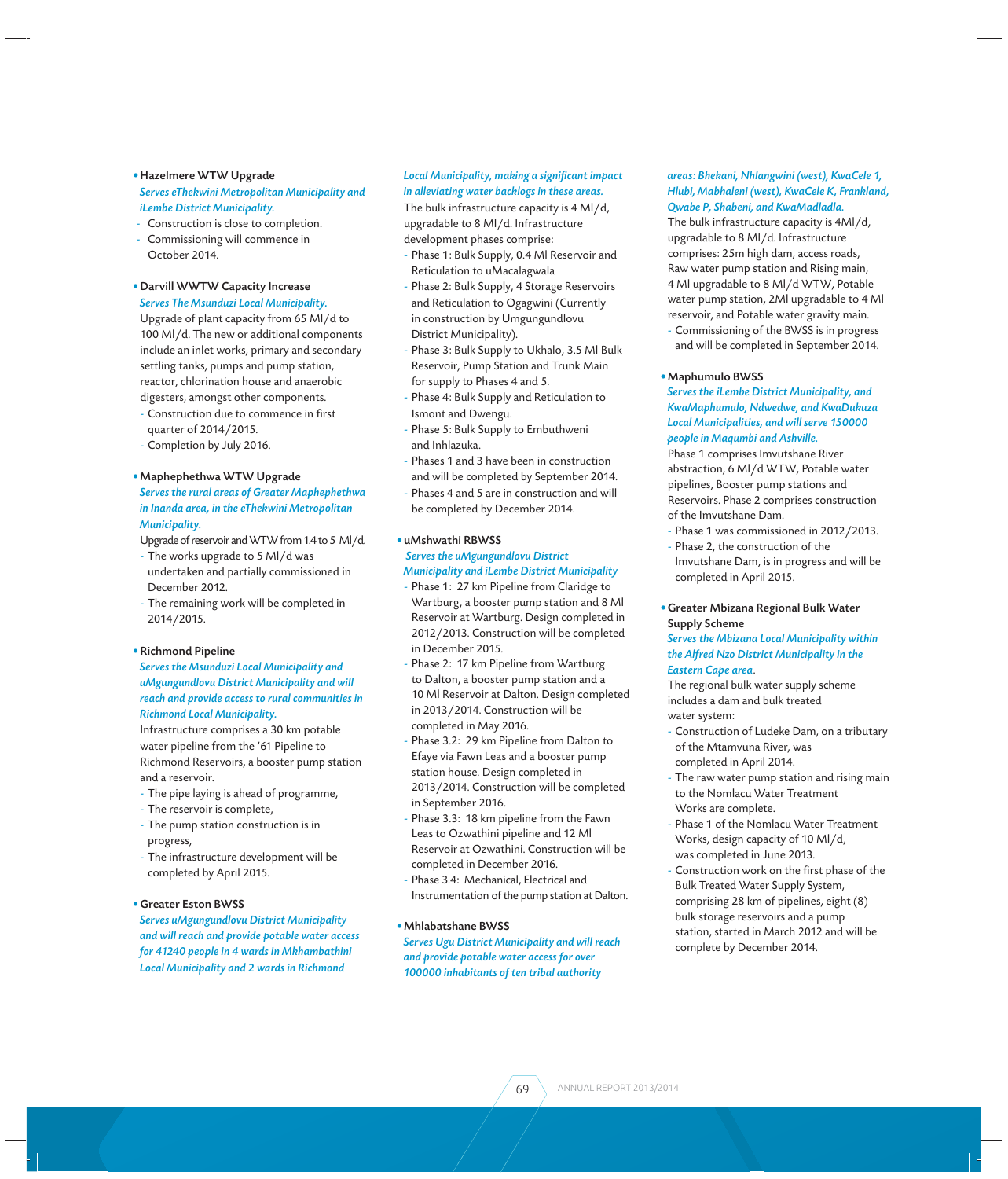# **8.4 CORPORATE SOCIAL INVESTMENT ǓCSIǔ**

#### **Management Approach**

Umgeni Water is committed to the economic and social transformation of its stakeholders and the communities within which it operates. The organisation's CSI projects focus, inter alia, on education and training, job creation, public health, community development, environmental conservation, arts culture and sport.

To ensure a focussed approach to empowerment, Umgeni Water has in place a BBBEE Policy which is aimed at facilitating, inter alia, the procurement of goods and services from black owned entities, promotion of entrepreneurship in historically disadvantaged communities and promoting participation of new business entrants in the water sector.

#### **BBBEE Performance**

In the year Umgeni Water revised and enhanced its BBBEE initiatives to expand and improve implementation through the continued implementation of Contract Participation Goals (CPGs). CPGs require tenderers to commit a certain percentage of the tender scope of work and value for which the tenderer will contract targeted enterprises through provision of meaningful economic opportunities.

#### Performance with Contract Participation Goals (CPG) Targets in 2013/2014

CPG targets set for 2013/2014 were 35% for construction contracts and 30% for professional services projects.

Forty-one (41) open tenders were awarded and signed as at 30 June 2014. For these an average of 36% CPG was achieved with a total CPG value of R311 million being achieved (240 million in 2013). The CPG per cent breakdown is listed below:

## The average CPG achieved for construction contracts is 37.3%

- (R274 million). Of 20 contracts awarded:
- •Fifteen (15) achieved CPG ≥ 35%,
- •One (1) achieved CPG of 34%,
- •One (1) achieved CPG of 33%,
- •Two (2) achieved CPG of 30%,
- •One (1) was exempted.



#### The average CPG achieved for PSPs (professional service providers)

- is 33.5% (R35 million). Of 12 PSP contracts awarded:
- •Eleven (11) achieved CPG ≥ 30%,
- •One (1) achieved CPG of 18%.

#### Nine (9) special materials tenders were awarded, of which:

- •Three (3) achieved CPG of 30%,
- •One (1) achieved CPG of 28%,
- •One (1) achieved CPG of 7.2%,
- •Two (2) achieved 0%, and
- •Two (2) were exempted.

As a result of this initiative nuances of economic transformation will be visible in the forthcoming period and demonstrate the success of this BBBEE initiative.

#### Monitoring BBBEE / CPG implementation at Umgeni Water

Umgeni Water has appointed two analysts, part of the functions of which is monitoring BBBEE / CPG implementation of awarded contracts to ensure:

- a) Established enterprises are in fact engaging the targeted enterprises as per contracts,
- b) Targeted enterprises are in fact performing the scope as per contract, and
- c) Payments due to targeted enterprises are processed at the correct rates and at agreed timeframes.

#### Performance with Broad-Based Black Economic Empowerment (BBBEE) in 2013/2014

The BBBEE target for 2013/2014 was 70% BBBEE spend and three (3) new entrants to be added to the database.

As at the end of June 2014, the BBBEE spend per cent was 65.6%. The BBBEE spend represents a 14% increase in BBBEE spend over the prior year (51.6% spend in 2013).

The calculation of this percentage is based on the BBBEE levels of the companies that have been awarded work by Umgeni Water which includes other SOEs. If the spend with SOEs is excluded, the BBBEE spend is 85.7%.

Fourteen (14) new entrants were added to the database.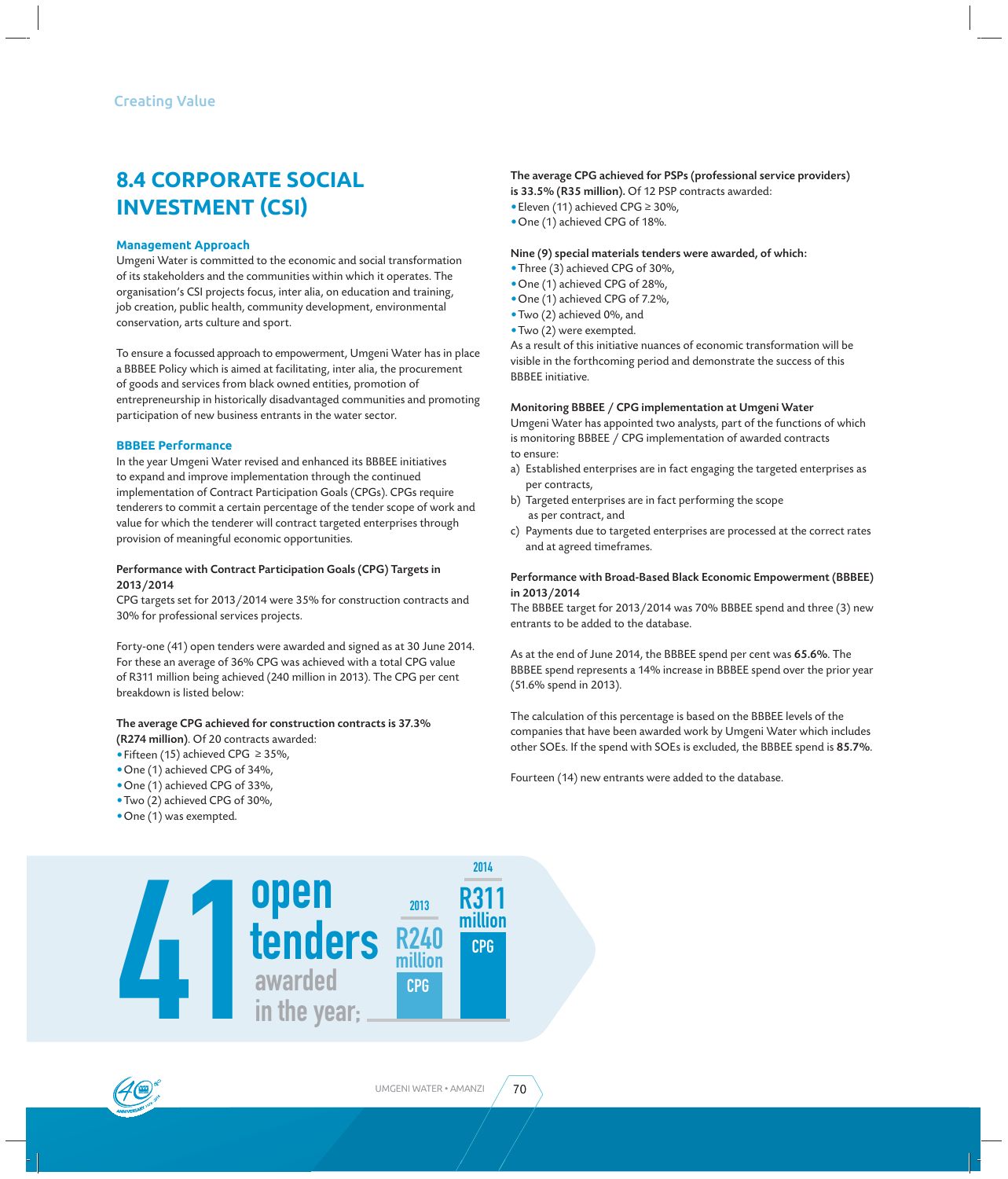#### **Job Creation**

- In 2013/2014 Umgeni Water created a total of 3375 temporary jobs, comprising:
- •1073 from Capital Expenditure Programme, and
- •2302 from s30 projects.

The 2302 jobs created through s30 projects, comprise:

- 470 jobs created through the Greater Mbizana Bulk Water Supply Scheme to Alfred Nzo District Municipality,
- 49 jobs created through the Adopt-a-River Programme, and
- 1783 jobs created through the Working-for Water Programme.

Job creation through Umgeni Water infrastructure projects implementation, is shown in Table 8.4

*Table 8.4 Jobs created through Umgeni Water Capital Infrastructure Programme in 2013/2014*

| <b>Project</b>                                           |      | <b>Jobs Created</b> |                |       |                 |                         |                   |
|----------------------------------------------------------|------|---------------------|----------------|-------|-----------------|-------------------------|-------------------|
|                                                          |      | <b>Female</b>       | <b>Adult</b>   | Youth | <b>Disabled</b> | Total Jobs <sup>1</sup> | <b>Wages Paid</b> |
| Richmond off Take to Umlaas Road                         | 387  | 8                   | 140            | 255   | $\mathbf{0}$    | 73                      | R 1 063 917       |
| Hazelmere Raw Water Pipelines                            | 103  | 34                  | 38             | 99    | $\mathbf 0$     | 24                      | R 552 522         |
| Greater Eston Phase 1                                    | 216  | 52                  | 89             | 179   | $\mathbf{0}$    | 54                      | R 1 290 567       |
| Lower Thukela- Gravity Main                              | 874  | 245                 | 391            | 728   | $\pmb{0}$       | 205                     | R 5 523 099       |
| Groutville Booster Pumpstation                           | 69   | $\mathbf 0$         | 39             | 30    | $\mathbf 0$     | 13                      | R 411 278         |
| Maphumulo Phase 2                                        | 592  | 293                 | 333            | 552   | $\mathbf 0$     | 154                     | R4239034          |
| Hazelmere Water Treatment Works Upgrade                  | 524  | 14                  | 203            | 335   | $\mathbf{0}$    | 97                      | R 2899878         |
| Richmond Pipeline                                        | 901  | 33                  | 262            | 672   | $\mathbf 0$     | 177                     | R 4 073 079       |
| Lilliefontein Reservoir                                  | 78   | 10                  | 35             | 53    | $\mathbf 0$     | 15                      | R 305 532         |
| Howick Reservoir                                         | 102  | 24                  | 84             | 42    | $\mathbf{0}$    | 22                      | R 408 415         |
| Quarry Reservoir                                         | 148  | 11                  | 52             | 107   | $\mathbf 0$     | 70                      | R 511 137         |
| Hazelmere Pumpstation                                    | 41   | $\mathbf{1}$        | 10             | 32    | $\mathbf{0}$    | 8                       | R 158 832         |
| Mhlabatshane BWSS                                        | 253  | 14                  | 213            | 54    | $\pmb{0}$       | 62                      | R 1 199 626       |
| Ellingham Link                                           | 167  | 24                  | 57             | 134   | $\mathbf 0$     | 33                      | R 1 567 192       |
| Greater Eston Phase 3                                    | 15   | 6                   | 6              | 15    | $\mathbf{0}$    | $\overline{4}$          | R 113 414         |
| Greater Eston Phase 4                                    | 61   | 33                  | 31             | 63    | 0               | 20                      | R 504 320         |
| Greater Eston Phase 5                                    | 49   | 12                  | 30             | 31    | $\mathbf{0}$    | 13                      | R 324 041         |
| uMshwathi BWSS                                           | 59   | 9                   | 25             | 43    | $\mathbf{0}$    | 11                      | R 214 107         |
| Lower Thukela (55 Ml/d WTW civil works)                  | 28   | 16                  | 44             | 0     | $\mathbf 0$     | 6                       | R 136 533         |
| Richmond Pumpstation                                     | 10   | $\mathbf 0$         | $\overline{2}$ | 8     | $\mathbf{0}$    | $\overline{2}$          | R 52 347          |
| Lower Thukela (Weir, Abstraction Works and Access Roads) | 38   | 14                  | 18             | 34    | $\mathbf 0$     | 10                      | R 208 389         |
| <b>TOTAL</b>                                             | 4715 | 853                 | 2102           | 3466  | $\mathbf 0$     | 1073                    | R 25 757 258      |

1 100 person days of employment = 1 job created.

A total of R25.8 million was paid in wages to local labour ( R10.8 million in 2013).

Successful community engagement is a critical success factor for Umgeni Water during water supply infrastructure construction and is approached in a manner that would facilitate communities participating in the identification, definition, and joint solution seeking with other stakeholders regarding issues affecting their surroundings. Umgeni Water, through institutional and social development facilitators, consulted and involved communities in the implementation process in the year. Each project had unique issues that required relevant interventions. As a result of successful management of this process, a foundation of trust is built with community stakeholders. The changes in political landscape and servitude encroachments are added factors that require re-negotiation. Notwithstanding this Umgeni Water has found that all stakeholders are willing to work together in the interest of providing sustainable water supply access to communities.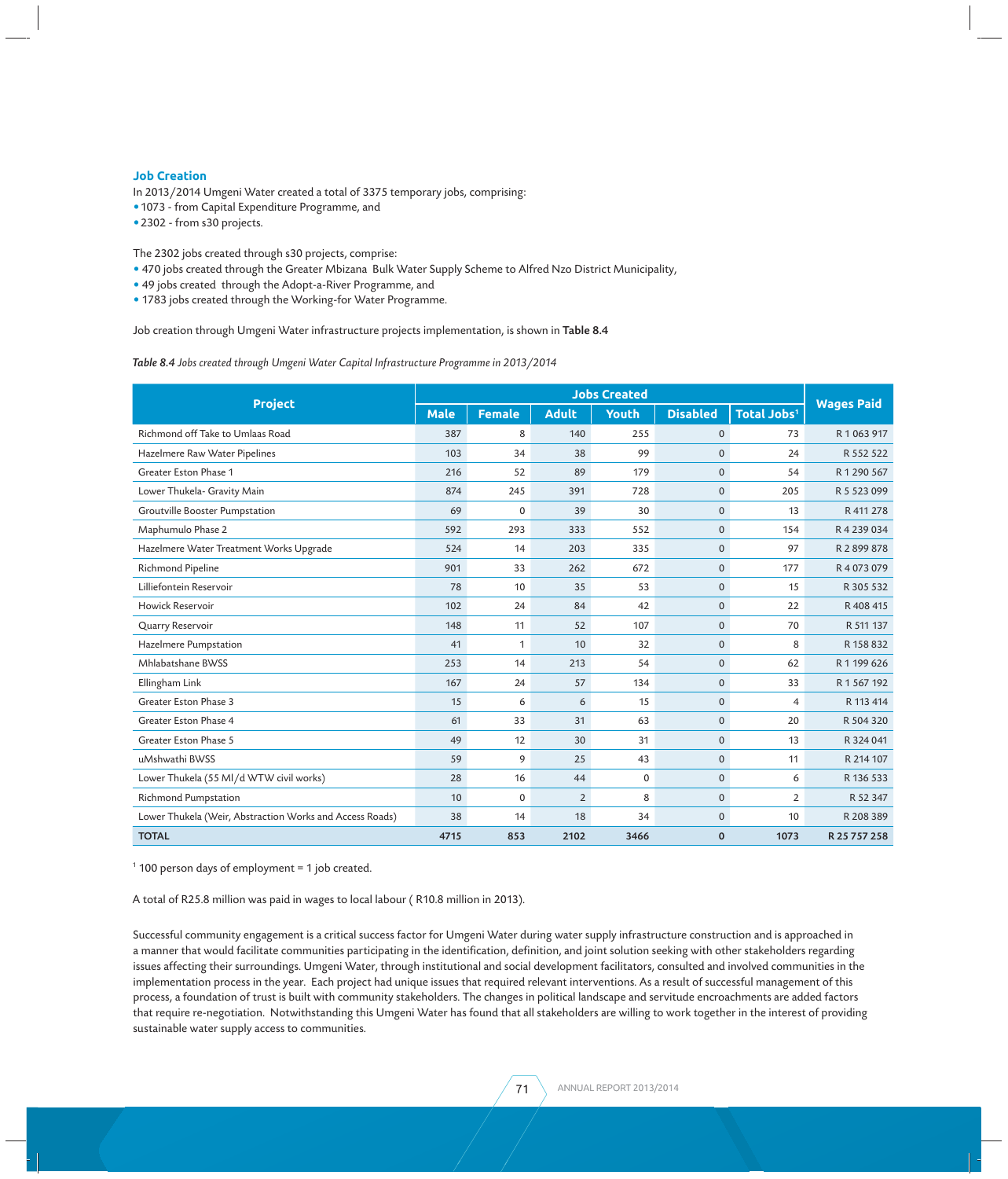

#### **Community Participation**

Water Education and Community Outreach Three (3) initiatives were implemented in the year:

- Water Classroom programme,
- Community outreach programme, and
- Adopted schools programme.

Umgeni Water continues to reap success from its Water Classrooms and Water Education Programmes it hosts at three operational sites, namely, the Durban Heights WTW, the Midmar Water Treatment Works (WTW) and the Darvill Wastewater Treatment Works (WWTW). A total of 100 water classrooms reaching more than 4800 participants were conducted.

Umgeni Water also continued to reach out to schools through special environmental day awareness programmes. These included road shows, clean-up campaigns and tree planting activities during Arbor Week, Wetlands Day, Water Week and Environmental Week. Tree

planting included 142 trees planted at various schools sites within eThekwini Metropolitan Municipality, iLembe, Ugu and Harry Gwala District Municipalities, at the Amanzimtoti and DV Harris WTWs' and at Ixopo WWTW. A range of water related educational materials were provided to communities in the year to raise awareness about various themes in the environmental calendar, most notably the dam safety awareness campaign which educates communities on the dangers of raw water contamination and swimming in dams.

Umgeni Water worked with the twenty (20) schools it has adopted as part of a multiyear initiative which includes environmental education. Interventions during the 2013/2014 year has seen partnerships forged with various state departments in assisting schools within Umgeni Water's area of jurisdiction:

• Awareness events at the schools included Arbor Week, Water Week, Wetlands and Environment Week. Events included a cleanup campaign conducted during Environment Week, a wetlands awareness walk and tree planting activities at all adopted schools during Arbor Week,

- Sponsorship of garden tools to all adopted schools,
- Umgeni Water sponsored transport for six (6) adopted schools to visit the Durban Heights WTW for an education tour, and
- Work continued with various partners towards strengthening environmental management at the schools. Five (5) of the adopted schools have received certificates for the School Environment Education Programme (SEEP) while one (1) of the schools was registered in the Eco-schools programme. Both programmes are nationally recognised and aimed at encouraging children and youth to take an active role in environmental conservation.